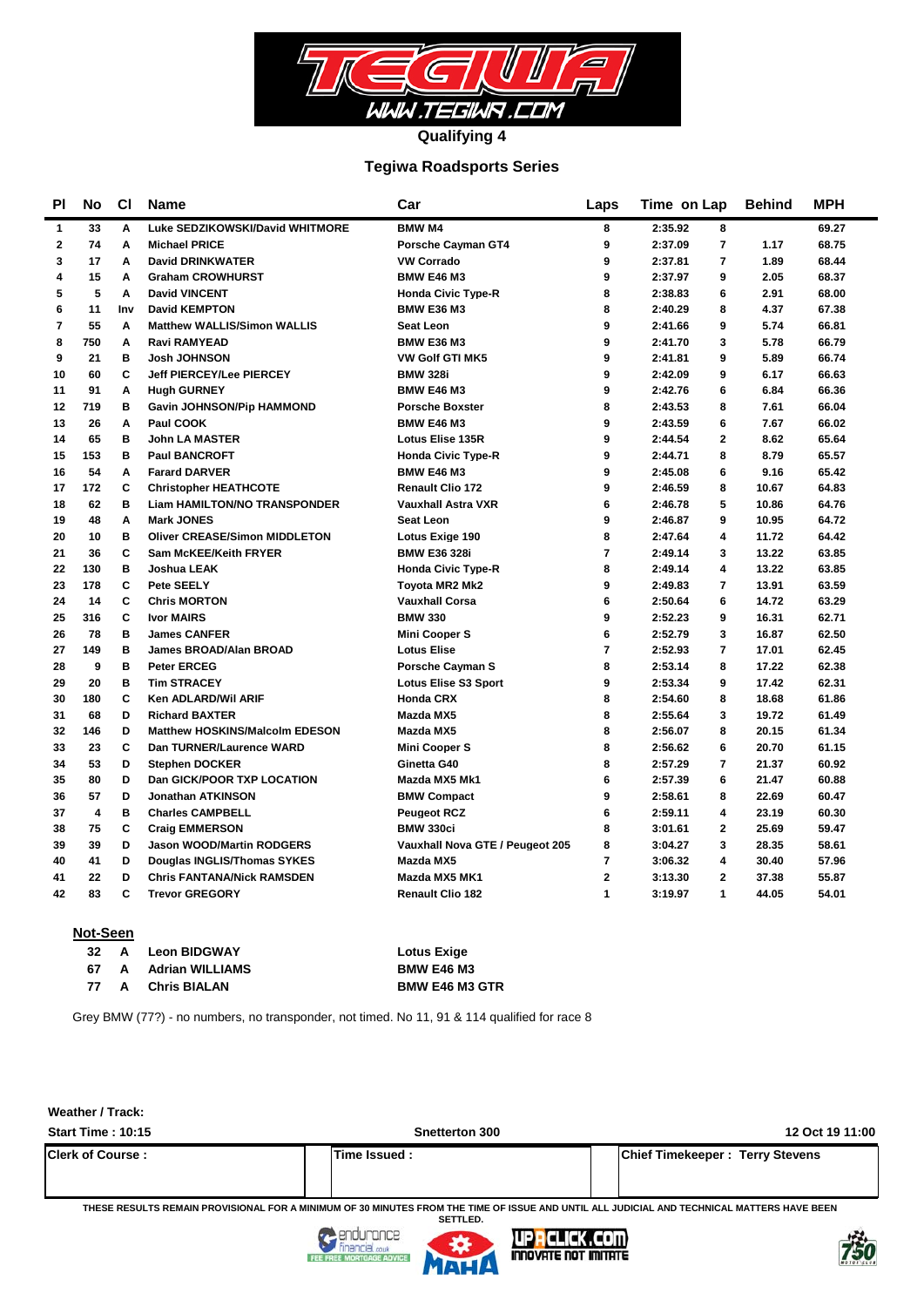# **Tegiwa Roadsports Series**

## **LAP TIMES - Qualifying 4**

| $\overline{\mathbf{4}}$ |                   | <b>Charles CAMPBELL</b> |  |                                                                           |  |                                                                           |                 |
|-------------------------|-------------------|-------------------------|--|---------------------------------------------------------------------------|--|---------------------------------------------------------------------------|-----------------|
|                         |                   |                         |  | Lap 1 2 3 4 5 6 7                                                         |  | $8 - 8$<br>$\overline{9}$                                                 | $\sim$ 10       |
|                         | $1 \qquad \qquad$ |                         |  | 3:12.68  3:02.17  3:12.66  2:59.11  10:08.80  3:01.54                     |  |                                                                           |                 |
| $5^{\circ}$             |                   | <b>David VINCENT</b>    |  |                                                                           |  |                                                                           |                 |
|                         |                   |                         |  | Lap 1 2 3 4 5 6 7 8                                                       |  | $\overline{9}$                                                            | 10 <sup>°</sup> |
|                         |                   |                         |  | 1 3:05.32 2:40.72 2:39.16 2:39.37 2:42.61 2:38.83 2:39.62 2:56.08         |  |                                                                           |                 |
| $9^{\circ}$             |                   | <b>Peter ERCEG</b>      |  |                                                                           |  |                                                                           |                 |
|                         | Lap               |                         |  | 1 2 3 4 5 6 7 8                                                           |  | $\overline{9}$                                                            | 10              |
|                         |                   |                         |  | 1 3:19.30 2:59.41 2:56.98 2:53.72 2:54.32 4:22.79 3:08.10 2:53.14         |  |                                                                           |                 |
| 10                      |                   | <b>Oliver CREASE</b>    |  |                                                                           |  |                                                                           |                 |
|                         |                   |                         |  | Lap 1 2 3 4 5 6 7 8                                                       |  | 9                                                                         | 10 <sub>1</sub> |
|                         |                   |                         |  | 1 2:56.38 2:49.10 2:47.87 2:47.64 4:24.14 3:07.11 3:01.54 2:58.82         |  |                                                                           |                 |
| 11                      |                   | <b>Richard SMITH</b>    |  |                                                                           |  |                                                                           |                 |
|                         |                   |                         |  | Lap 1 2 3 4 5 6 7 8                                                       |  | $\overline{9}$                                                            | 10 <sup>°</sup> |
|                         | $1 \quad \Box$    |                         |  | 3:13.25 3:05.53 3:02.94 3:02.80 3:02.30 3:01.95 3:01.30 3:00.82           |  |                                                                           |                 |
| 11                      |                   | <b>David KEMPTON</b>    |  |                                                                           |  |                                                                           |                 |
|                         |                   |                         |  | Lap 1 2 3 4 5 6 7 8                                                       |  | $\overline{9}$                                                            | 10 <sub>1</sub> |
|                         |                   |                         |  | 1 2:57.63 2:47.76 2:52.77 2:45.77 4:17.37 2:56.82 2:40.48 2:40.29         |  |                                                                           |                 |
| 14                      |                   | <b>Chris MORTON</b>     |  |                                                                           |  |                                                                           |                 |
|                         |                   |                         |  | Lap 1 2 3 4 5 6 7 8                                                       |  | 9                                                                         | 10              |
|                         |                   |                         |  | 1 3:01.05 2:51.73 2:53.37 9:21.87 2:58.32 2:50.64                         |  |                                                                           |                 |
| 15                      |                   | <b>Graham CROWHURST</b> |  |                                                                           |  |                                                                           |                 |
|                         |                   |                         |  | Lap 1 2 3 4 5 6 7                                                         |  | 8 9                                                                       | 10              |
|                         |                   |                         |  | 1 3:08.05 2:43.70 2:41.99 2:49.29 2:45.44 2:41.64 2:39.76 2:40.44 2:37.97 |  |                                                                           |                 |
| 17                      |                   | <b>David DRINKWATER</b> |  |                                                                           |  |                                                                           |                 |
|                         |                   | $Lap$ 1 2               |  | $3 \qquad 4 \qquad 5 \qquad 6 \qquad 7$                                   |  | $8$ 9                                                                     | $\sim$ 10       |
|                         |                   |                         |  |                                                                           |  | 1 2:57.84 2:42.71 2:41.66 3:02.53 4:00.50 2:49.90 2:37.81 2:37.96 2:38.09 |                 |
| 20                      |                   | <b>Tim STRACEY</b>      |  |                                                                           |  |                                                                           |                 |
|                         |                   |                         |  | Lap 1 2 3 4 5 6 7 8 9                                                     |  |                                                                           | 10              |
|                         |                   |                         |  | 1 3:09.46 3:03.45 3:04.67 3:01.67 2:58.40 2:57.90 2:54.35 2:57.83 2:53.34 |  |                                                                           |                 |
| 21                      |                   | <b>Josh JOHNSON</b>     |  |                                                                           |  |                                                                           |                 |
|                         |                   |                         |  | Lap 1 2 3 4 5 6 7 8 9                                                     |  |                                                                           | 10              |
|                         |                   |                         |  | 1 3:03.37 2:47.58 2:47.63 2:46.14 2:43.20 3:55.81 2:44.38 2:44.52 2:41.81 |  |                                                                           |                 |
| 22                      |                   | <b>Chris FANTANA</b>    |  |                                                                           |  |                                                                           |                 |
|                         |                   |                         |  | Lap 1 2 3 4 5 6 7 8 9                                                     |  |                                                                           | 10              |
|                         |                   | 1 3:21.19 3:13.30       |  |                                                                           |  |                                                                           |                 |
| 23                      |                   | <b>Dan TURNER</b>       |  |                                                                           |  |                                                                           |                 |
|                         |                   |                         |  | Lap 1 2 3 4 5 6 7 8 9                                                     |  |                                                                           | $\sim$ 10       |
|                         |                   |                         |  | 1 3:15.68 3:03.74 2:58.77 2:59.99 3:13.13 2:56.62 2:57.83 3:03.43         |  |                                                                           |                 |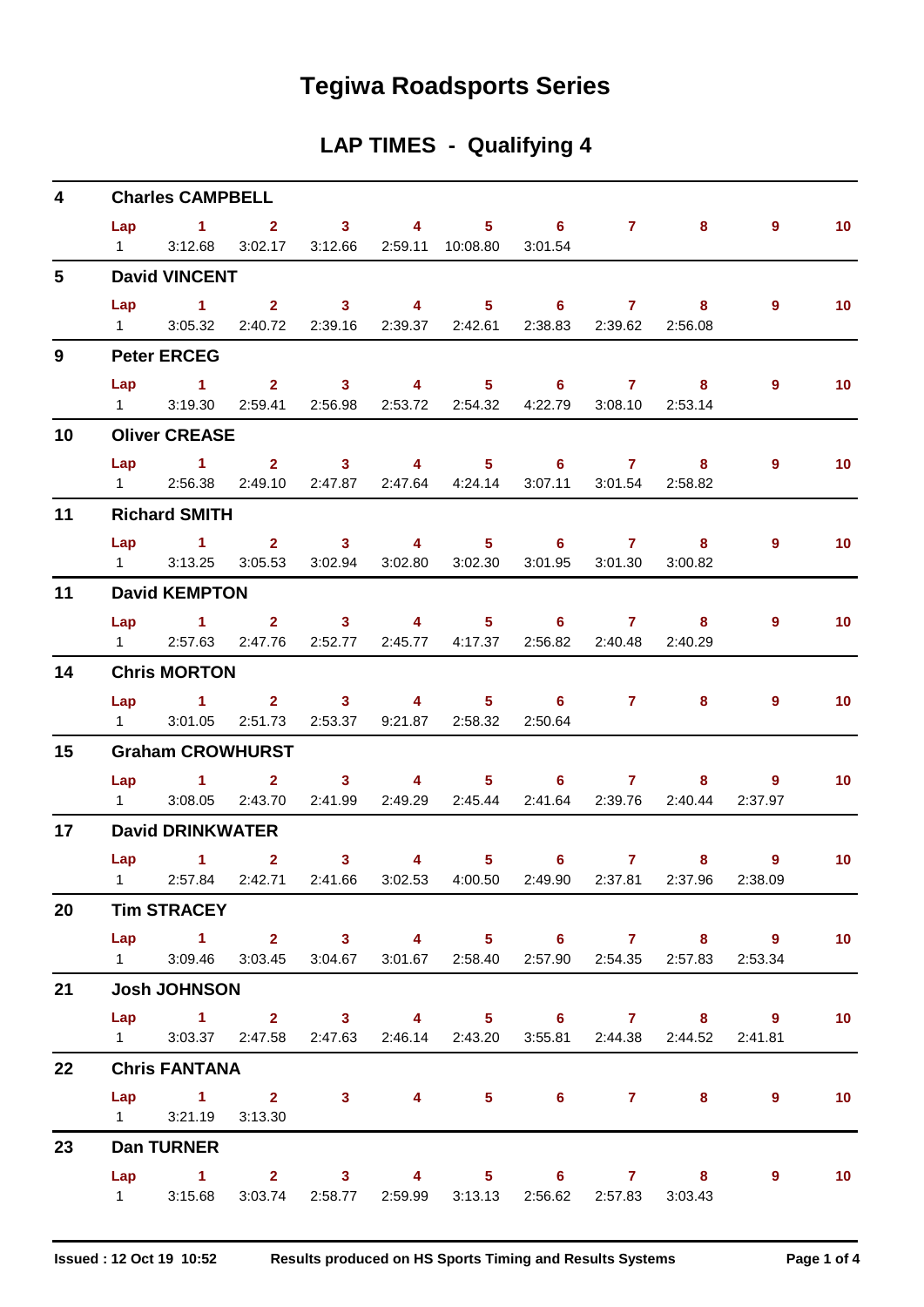| 26 |                | <b>Paul COOK</b>         |                                                 |          |                                                                                                    |                            |                                                                   |                                                                           |                 |
|----|----------------|--------------------------|-------------------------------------------------|----------|----------------------------------------------------------------------------------------------------|----------------------------|-------------------------------------------------------------------|---------------------------------------------------------------------------|-----------------|
|    | Lap            | $\sim$ $\sim$ 1          |                                                 |          | 2 3 4 5 6 7                                                                                        |                            |                                                                   | $9^{\circ}$<br>$8 - 1$                                                    | 10 <sub>1</sub> |
|    | $1 \quad \Box$ | 3:08.04                  |                                                 |          | 2:48.30  2:46.00  2:44.63  2:46.55  2:43.59  2:43.67  2:43.74                                      |                            |                                                                   | 2:45.03                                                                   |                 |
| 33 |                | <b>Luke SEDZIKOWSKI</b>  |                                                 |          |                                                                                                    |                            |                                                                   |                                                                           |                 |
|    |                |                          |                                                 |          | Lap 1 2 3 4 5 6 7 8<br>1 2:52.03 2:41.88 2:40.15 2:39.59 5:39.21 2:44.26 2:39.25 2:35.92           |                            |                                                                   | $\overline{9}$                                                            | 10 <sub>1</sub> |
| 36 |                | <b>Sam McKEE</b>         |                                                 |          |                                                                                                    |                            |                                                                   |                                                                           |                 |
|    |                |                          |                                                 |          |                                                                                                    |                            |                                                                   |                                                                           |                 |
|    | Lap            | $\sim$ 1                 | $\overline{\mathbf{2}}$ $\overline{\mathbf{3}}$ |          | 4 5 6 7<br>1 3:01.99 2:51.63 2:49.14 5:43.10 3:13.06 3:09.24 3:09.67                               |                            | 8                                                                 | 9                                                                         | 10 <sub>1</sub> |
| 39 |                | <b>Jason WOOD</b>        |                                                 |          |                                                                                                    |                            |                                                                   |                                                                           |                 |
|    |                |                          |                                                 |          | Lap 1 2 3 4 5 6 7 8                                                                                |                            |                                                                   | $9^{\circ}$                                                               | 10 <sub>1</sub> |
|    |                |                          |                                                 |          | 1 3:12.33 3:05.97 3:04.27 3:28.89 3:15.26 3:09.65 3:07.10 3:05.28                                  |                            |                                                                   |                                                                           |                 |
| 41 |                | <b>Douglas INGLIS</b>    |                                                 |          |                                                                                                    |                            |                                                                   |                                                                           |                 |
|    |                |                          |                                                 |          | Lap 1 2 3 4 5 6 7                                                                                  |                            |                                                                   | $9^{\circ}$<br>$8 - 8$                                                    | 10 <sup>°</sup> |
|    |                |                          |                                                 |          | 1 3:18.34 3:09.54 3:14.50 3:06.32 3:07.13 4:32.84 3:09.87                                          |                            |                                                                   |                                                                           |                 |
| 48 |                | <b>Mark JONES</b>        |                                                 |          |                                                                                                    |                            |                                                                   |                                                                           |                 |
|    |                |                          |                                                 |          | Lap 1 2 3 4 5 6 7 8                                                                                |                            |                                                                   | $\overline{9}$                                                            | 10 <sub>1</sub> |
|    |                |                          |                                                 |          | 1 3:10.35 2:56.98 2:51.74 2:51.58 2:55.17 2:51.98 2:47.89 2:48.13                                  |                            |                                                                   | 2:46.87                                                                   |                 |
| 53 |                | <b>Stephen DOCKER</b>    |                                                 |          |                                                                                                    |                            |                                                                   |                                                                           |                 |
|    |                | $Lap$ 1                  |                                                 |          | 2 3 4 5 6 7 8<br>1 3:11.91 3:08.26 3:04.53 2:58.69 3:02.10 2:59.35 2:57.29 3:03.11                 |                            |                                                                   | $9^{\circ}$                                                               | 10 <sub>1</sub> |
|    |                |                          |                                                 |          |                                                                                                    |                            |                                                                   |                                                                           |                 |
| 54 |                | <b>Farard DARVER</b>     |                                                 |          |                                                                                                    |                            |                                                                   |                                                                           |                 |
|    |                |                          |                                                 |          | Lap 1 2 3 4 5 6 7 8<br>1 3:05.08 2:46.44 2:45.88 2:46.21 2:48.12 2:45.08 2:45.09 2:45.53 2:48.88   |                            |                                                                   | 9                                                                         | 10 <sub>1</sub> |
| 55 |                | <b>Matthew WALLIS</b>    |                                                 |          |                                                                                                    |                            |                                                                   |                                                                           |                 |
|    |                | Lap 1                    |                                                 | $2 \t 3$ | $\overline{4}$                                                                                     | $5^{\circ}$<br>$6^{\circ}$ | $7 \quad \overline{\phantom{1}}$                                  | $8 - 1$<br>$\overline{9}$                                                 | 10 <sub>1</sub> |
|    |                |                          |                                                 |          |                                                                                                    |                            |                                                                   | 1 3:10.03 2:50.11 2:47.65 2:44.65 4:37.78 2:55.38 2:44.27 2:46.54 2:41.66 |                 |
| 57 |                | <b>Jonathan ATKINSON</b> |                                                 |          |                                                                                                    |                            |                                                                   |                                                                           |                 |
|    |                |                          |                                                 |          | Lap 1 2 3 4 5 6 7 8 9                                                                              |                            |                                                                   |                                                                           | $\sim$ 10       |
|    |                |                          |                                                 |          | 1 3:19.07 3:00.62 2:58.98 3:00.14 3:01.66 3:02.55 2:59.10 2:58.61 2:59.50                          |                            |                                                                   |                                                                           |                 |
| 60 |                | <b>Jeff PIERCEY</b>      |                                                 |          |                                                                                                    |                            |                                                                   |                                                                           |                 |
|    |                |                          |                                                 |          |                                                                                                    |                            |                                                                   | Lap 1 2 3 4 5 6 7 8 9 10                                                  |                 |
|    |                |                          |                                                 |          | 1   2:58.60   2:51.40   2:48.02   2:47.90   2:44.68   2:44.05   2:44.18   2:43.01   2:42.09        |                            |                                                                   |                                                                           |                 |
| 62 |                | <b>Liam HAMILTON</b>     |                                                 |          |                                                                                                    |                            |                                                                   |                                                                           |                 |
|    |                |                          |                                                 |          | Lap 1 2 3 4 5 6 7 8                                                                                |                            |                                                                   | 9                                                                         | 10              |
|    |                |                          |                                                 |          | 1 3:20.25 2:59.04 2:55.72 11:26.30 2:46.78 2:49.25                                                 |                            |                                                                   |                                                                           |                 |
| 65 |                | <b>John LA MASTER</b>    |                                                 |          |                                                                                                    |                            |                                                                   |                                                                           |                 |
|    |                |                          |                                                 |          | Lap 1 2 3 4 5 6 7 8 9<br>1 2:52.51 2:44.54 2:46.08 2:49.22 2:45.52 2:46.19 3:08.14 2:48.43 2:45.06 |                            |                                                                   |                                                                           | $\sim$ 10       |
| 68 |                | <b>Richard BAXTER</b>    |                                                 |          |                                                                                                    |                            |                                                                   |                                                                           |                 |
|    |                |                          |                                                 |          | Lap 1 2 3 4 5 6 7 8                                                                                |                            |                                                                   | $\overline{9}$                                                            | 10              |
|    |                |                          |                                                 |          |                                                                                                    |                            | 1 3:07.71 2:58.40 2:55.64 2:57.06 3:03.55 3:04.75 3:04.25 2:56.32 |                                                                           |                 |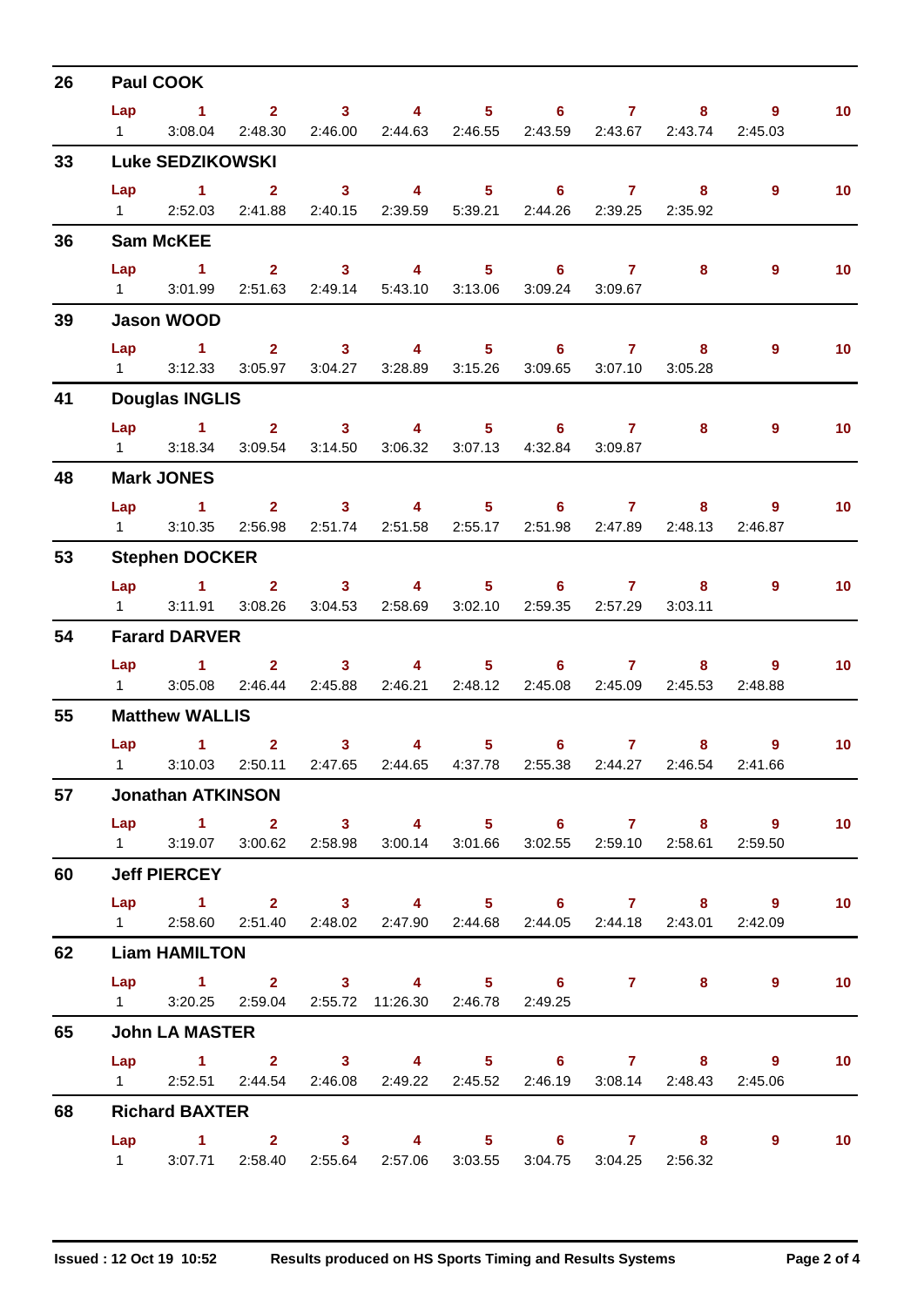| 74  |                   | <b>Michael PRICE</b>                                                      |          |  |                                                                        |             |                        |                   |
|-----|-------------------|---------------------------------------------------------------------------|----------|--|------------------------------------------------------------------------|-------------|------------------------|-------------------|
|     | Lap               | 1 2 3 4 5 6 7                                                             |          |  |                                                                        |             | $\overline{9}$         | 10 <sub>1</sub>   |
|     | $1 \qquad \qquad$ |                                                                           |          |  | 3:05.00  2:40.93  2:39.49  2:41.48  2:45.39  2:40.39  2:37.09  2:38.71 |             | 2:42.04                |                   |
| 75  |                   | <b>Craig EMMERSON</b>                                                     |          |  |                                                                        |             |                        |                   |
|     |                   | Lap 1 2 3 4 5 6 7 8                                                       |          |  |                                                                        |             | $9^{\circ}$            | 10 <sub>1</sub>   |
|     | $1 \quad \Box$    |                                                                           |          |  | 3:14.36 3:01.61 3:04.12 3:03.25 3:07.44 3:02.02 3:17.83 3:06.59        |             |                        |                   |
| 78  |                   | <b>James CANFER</b>                                                       |          |  |                                                                        |             |                        |                   |
|     | Lap               | $1 \qquad 2 \qquad 3 \qquad 4 \qquad 5 \qquad 6$                          |          |  |                                                                        | 8           | $9^{\circ}$            | 10 <sub>1</sub>   |
|     |                   | 1 3:17.52 3:02.94 2:52.79 8:32.32 3:10.91                                 |          |  | 3:00.20                                                                |             |                        |                   |
| 80  |                   | Dan GICK                                                                  |          |  |                                                                        |             |                        |                   |
|     |                   | Lap 1 2 3 4 5 6                                                           |          |  |                                                                        | $7 \quad 8$ | $9^{\circ}$            | 10 <sub>1</sub>   |
|     |                   | 1 3:02.74 3:11.83 6:05.97 2:59.23 2:57.59 2:57.39                         |          |  |                                                                        |             |                        |                   |
| 83  |                   | <b>Trevor GREGORY</b>                                                     |          |  |                                                                        |             |                        |                   |
|     |                   | Lap 1 2 3 4 5 6 7                                                         |          |  |                                                                        | 8           | $9^{\circ}$            | 10 <sub>1</sub>   |
|     |                   | 1 3:19.97                                                                 |          |  |                                                                        |             |                        |                   |
| 91  |                   | <b>Sam HICKS</b>                                                          |          |  |                                                                        |             |                        |                   |
|     |                   | Lap 1 2 3 4 5 6 7 8                                                       |          |  |                                                                        |             | $\overline{9}$         | 10 <sub>1</sub>   |
|     | $1 \quad \Box$    |                                                                           |          |  | 3:17.38  3:11.53  3:13.64  3:14.86  3:07.34  3:14.93  3:09.46  3:05.31 |             |                        |                   |
| 91  |                   | <b>Hugh GURNEY</b>                                                        |          |  |                                                                        |             |                        |                   |
|     |                   | Lap 1                                                                     |          |  | 2 3 4 5 6 7                                                            |             | $9^{\circ}$<br>$8 - 1$ | 10 <sub>1</sub>   |
|     |                   | 1 3:08.49 2:46.47 2:44.26 2:44.64 2:42.80 2:42.76 2:43.50 2:44.23         |          |  |                                                                        |             | 2:58.98                |                   |
| 114 |                   | <b>Dennis ROBINSON</b>                                                    |          |  |                                                                        |             |                        |                   |
|     |                   | Lap 1 2 3 4 5 6 7 8                                                       |          |  |                                                                        |             | $9^{\circ}$            | 10 <sub>1</sub>   |
|     |                   | 1 3:10.77 3:00.46 2:58.30 2:59.47 2:56.05 2:56.53 2:57.72                 |          |  |                                                                        |             |                        |                   |
| 130 |                   | <b>Joshua LEAK</b>                                                        |          |  |                                                                        |             |                        |                   |
|     |                   | Lap 1                                                                     | $2 \t 3$ |  | 4 5 6 7                                                                | 8           | $\overline{9}$         | 10 <sup>°</sup>   |
|     |                   | 1 3:16.02 3:09.68 3:10.47 2:49.14 4:30.43 3:14.70 2:57.34 2:50.43         |          |  |                                                                        |             |                        |                   |
| 146 |                   | <b>Matthew HOSKINS</b>                                                    |          |  |                                                                        |             |                        |                   |
|     |                   | Lap 1 2 3 4 5 6 7 8                                                       |          |  |                                                                        |             |                        | $9 \t 10$         |
|     |                   | 1 3:12.02 3:02.64 3:00.70 4:51.82 3:01.12 2:56.23 2:57.73 2:56.07         |          |  |                                                                        |             |                        |                   |
| 149 |                   | <b>James BROAD</b>                                                        |          |  |                                                                        |             |                        |                   |
|     |                   | Lap 1 2 3 4 5 6 7 8                                                       |          |  |                                                                        |             | $\overline{9}$         | 10 <sub>1</sub>   |
|     |                   | 1 3:04.60 3:00.69 3:06.92 4:51.19 3:00.57 2:56.08 2:52.93                 |          |  |                                                                        |             |                        |                   |
| 153 |                   | <b>Paul BANCROFT</b>                                                      |          |  |                                                                        |             |                        |                   |
|     |                   |                                                                           |          |  |                                                                        |             | Lap 1 2 3 4 5 6 7 8 9  | $\blacksquare$ 10 |
|     |                   | 1 3:07.52 2:52.71 2:48.88 2:48.55 2:48.93 2:49.47 2:50.17 2:44.71 2:57.45 |          |  |                                                                        |             |                        |                   |
| 172 |                   | <b>Christopher HEATHCOTE</b>                                              |          |  |                                                                        |             |                        |                   |
|     |                   | Lap 1 2 3 4 5 6 7 8 9                                                     |          |  |                                                                        |             |                        | 10 <sub>1</sub>   |
|     |                   | 1 3:04.62 2:55.78 2:49.52 2:52.16 2:49.43 2:50.08 2:50.31 2:46.59 2:48.36 |          |  |                                                                        |             |                        |                   |
| 178 |                   | <b>Pete SEELY</b>                                                         |          |  |                                                                        |             |                        |                   |
|     |                   | Lap 1 2 3 4 5 6 7 8 9                                                     |          |  |                                                                        |             |                        | 10                |
|     |                   | 1 3:13.46 2:56.34 3:00.46 2:53.04 2:54.50 2:51.42 2:49.83 2:55.67 3:11.67 |          |  |                                                                        |             |                        |                   |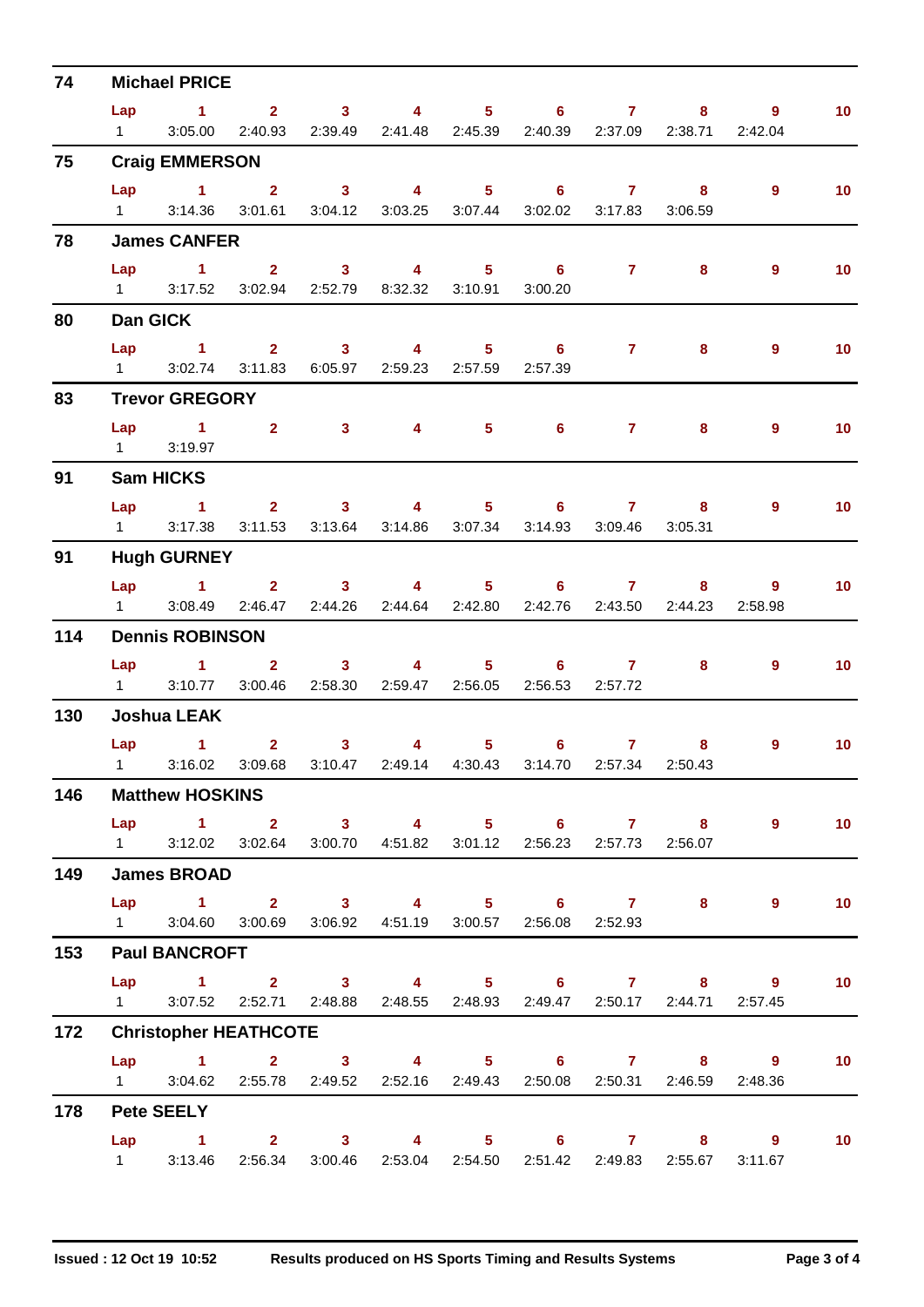| 180 | <b>Ken ADLARD</b> |                      |                |         |         |         |         |         |         |         |    |  |  |
|-----|-------------------|----------------------|----------------|---------|---------|---------|---------|---------|---------|---------|----|--|--|
|     | Lap               | 1                    | $\overline{2}$ | 3       | 4       | 5       | 6       | 7       | 8       | 9       | 10 |  |  |
|     | 1                 | 3:13.21              | 3:08.41        | 4:28.06 | 3:03.00 | 2:57.83 | 2:54.87 | 2:55.53 | 2:54.60 |         |    |  |  |
| 316 |                   | <b>Ivor MAIRS</b>    |                |         |         |         |         |         |         |         |    |  |  |
|     | Lap               |                      | $\mathbf{2}$   | 3       | 4       | 5       | 6       |         | 8       | 9       | 10 |  |  |
|     | 1                 | 3:07.69              | 3:02.48        | 3:01.76 | 2:55.68 | 2:58.72 | 2:52.65 | 2:53.12 | 2:52.97 | 2:52.23 |    |  |  |
| 719 |                   | <b>Gavin JOHNSON</b> |                |         |         |         |         |         |         |         |    |  |  |
|     | Lap               |                      | $\overline{2}$ | 3       | 4       | 5       | 6       | 7       | 8       | 9       | 10 |  |  |
|     | 1                 | 3:13.63              | 3:02.89        | 2:59.76 | 2:57.06 | 4:27.99 | 2:47.59 | 2:44.05 | 2:43.53 |         |    |  |  |
| 750 |                   | <b>Ravi RAMYEAD</b>  |                |         |         |         |         |         |         |         |    |  |  |
|     | Lap               |                      | $\overline{2}$ | 3       | 4       | 5       | 6       |         | 8       | 9       | 10 |  |  |
|     | 1                 | 2:51.37              | 2:46.43        | 2:41.70 | 2:49.29 | 3:38.88 | 2:49.28 | 2:46.23 | 2:44.29 | 2:47.87 |    |  |  |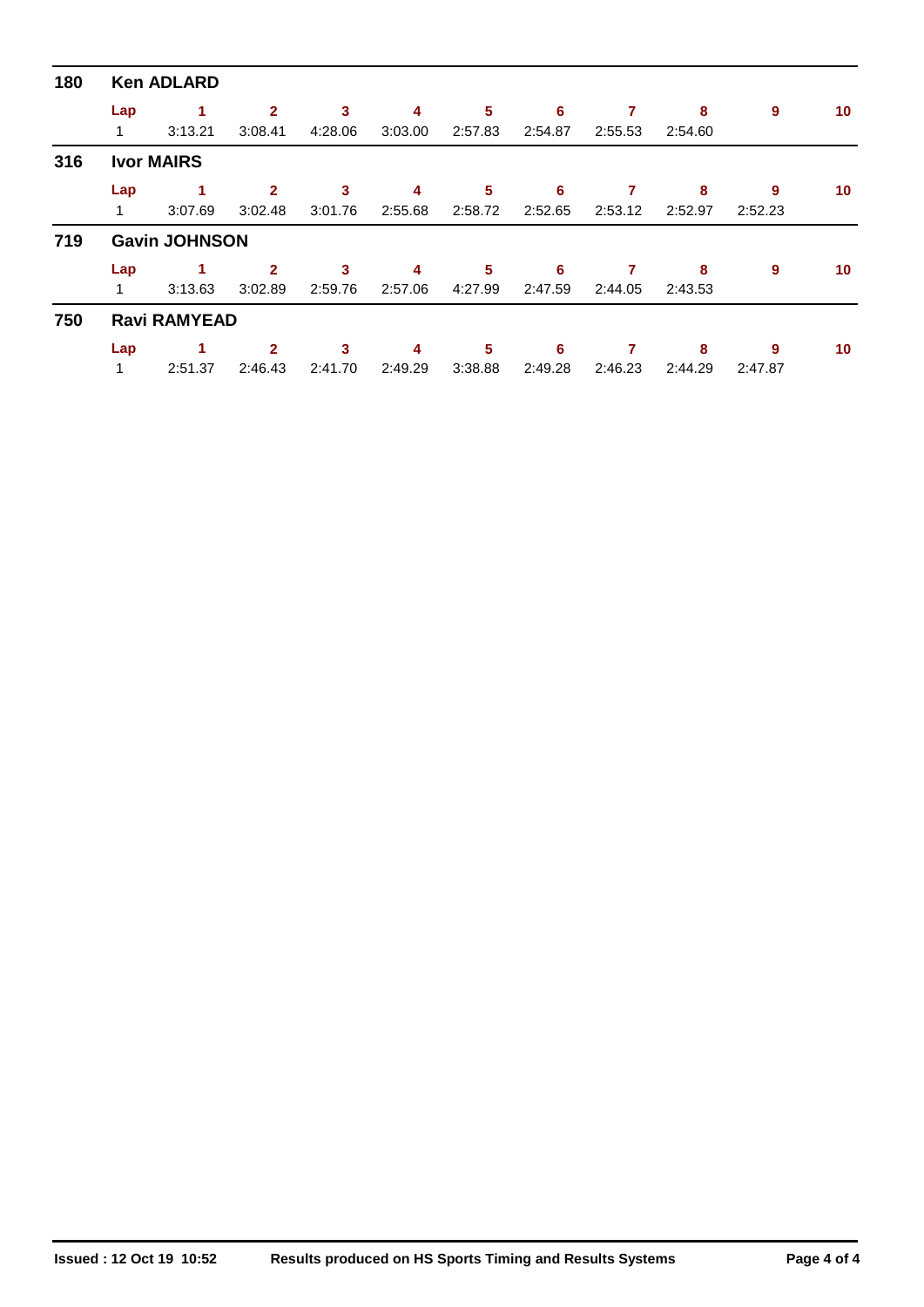**Tegiwa Roadsports Series Race 5**

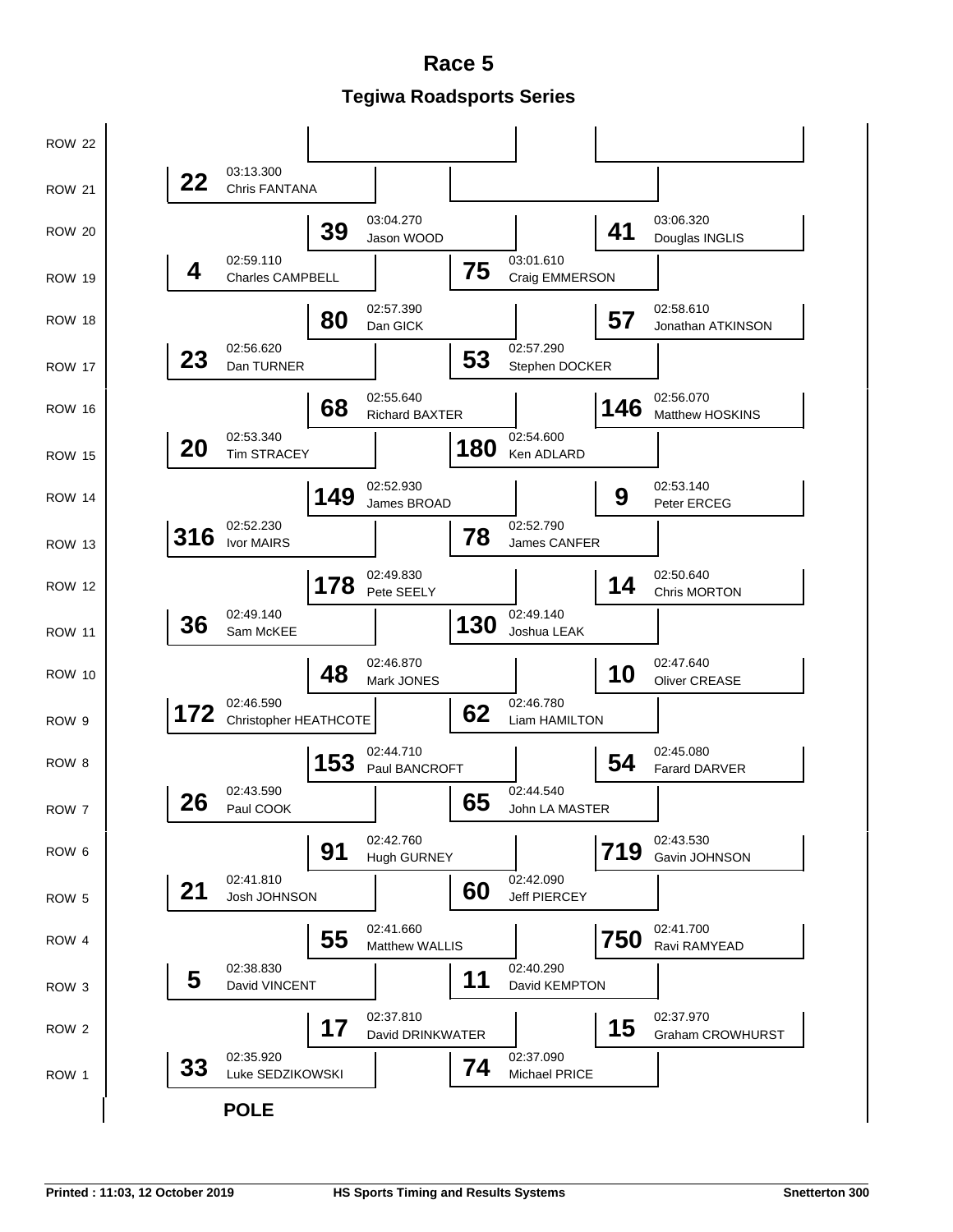

### **Provisional Results - Race 5**

#### **Tegiwa Roadsports Series**

| <b>PI</b>      | <b>No</b> | <b>CI</b> | <b>Name</b>                                     | Car                         | Laps | <b>Time</b> | <b>Behind MPH</b> | Best Lap on MPH |    |       |
|----------------|-----------|-----------|-------------------------------------------------|-----------------------------|------|-------------|-------------------|-----------------|----|-------|
| $\mathbf{1}$   | 74        | A         | <b>Michael PRICE</b>                            | Porsche Cavman GT4          | 16   | 45:20.91    |                   | 63.51 2:32.26   | 16 | 70.93 |
| $\mathbf{2}$   | 26        | A         | <b>Paul COOK</b>                                | <b>BMW E46 M3</b>           | 16   | 45:55.43    | 34.52             | 62.71 2:35.74   | 14 | 69.35 |
| 3              | 11        | Inv       | <b>David KEMPTON</b>                            | <b>BMW E36 M3</b>           | 16   | 46:11.03    | 50.12             | 62.36 2:37.19   | 15 | 68.71 |
| 4              | 15        | A         | <b>Graham CROWHURST</b>                         | <b>BMW E46 M3</b>           | 16   | 46:18.70    | 57.79             | 62.19 2:37.15   | 15 | 68.72 |
| 5              | 32        | A         | <b>Leon BIDGWAY</b>                             | <b>Lotus Exige</b>          | 16   | 46:59.68    | 1:38.77           | 61.28 2:34.25   | 16 | 70.02 |
| 6              | 60        | C         | <b>Jeff PIERCEY/Lee PIERCEY</b>                 | <b>BMW 328i</b>             | 16   | 47:07.65    | 1:46.74           | 61.11 2:39.69   | 15 | 67.63 |
| $\overline{7}$ | 77        | A         | <b>Chris BIALAN</b>                             | <b>BMW E46 M3 GTR</b>       | 16   | 47:15.98    | 1:55.07           | 60.93 2:36.70   | 15 | 68.92 |
| 8              | 54        | A         | <b>Farard DARVER</b>                            | <b>BMW E46 M3</b>           | 16   | 47:31.29    | 2:10.38           | 60.60 2:41.66   | 15 | 66.81 |
| 9              | 21        | в         | <b>Josh JOHNSON</b>                             | <b>VW Golf GTI MK5</b>      | 16   | 47:33.50    | 2:12.59           | 60.56 2:42.28   | 16 | 66.55 |
| 10             | 5         | A         | <b>David VINCENT</b>                            | <b>Honda Civic Type-R</b>   | 16   | 47:53.34    | 2:32.43           | 60.14 2:40.47   | 15 | 67.30 |
| 11             | 91        | A         | <b>Hugh GURNEY</b>                              | <b>BMW E46 M3</b>           | 16   | 48:58.58    | 3:37.67           | 58.80 2:40.55   | 16 | 67.27 |
| 12             | 62        | B         | <b>Liam HAMILTON</b>                            | <b>Vauxhall Astra VXR</b>   | 15   | 45:23.78    | 1 Lap             | 59.48 2:43.46   | 15 | 66.07 |
| 13             | 172       | C         | <b>Christopher HEATHCOTE</b>                    | <b>Renault Clio 172</b>     | 15   | 45:34.29    | 1 Lap             | 59.25 2:46.17   | 14 | 64.99 |
| 14             | 153       | в         | <b>Paul BANCROFT</b>                            | <b>Honda Civic Tvpe-R</b>   | 15   | 45:51.36    | 1 Lap             | 58.88 2:45.11   | 13 | 65.41 |
| 15             | 719       | в         | <b>Gavin JOHNSON/Pip HAMMOND</b>                | <b>Porsche Boxster</b>      | 15   | 45:52.99    | 1 Lap             | 58.85 2:44.55   | 6  | 65.63 |
| 16             | 178       | C         | <b>Pete SEELY</b>                               | <b>Tovota MR2 Mk2</b>       | 15   | 46:18.95    | 1 Lap             | 58.30 2:46.20   | 15 | 64.98 |
| 17             | 48        | A         | <b>Mark JONES</b>                               | <b>Seat Leon</b>            | 15   | 46:42.72    | 1 Lap             | 57.80 2:48.07   | 15 | 64.26 |
| 18             | 78        | B         | <b>James CANFER</b>                             | <b>Mini Cooper S</b>        | 15   | 46:55.45    | 1 Lap             | 57.54 2:46.30   | 15 | 64.94 |
| 19             | 316       | C         | <b>Ivor MAIRS</b>                               | <b>BMW 330</b>              | 15   | 47:07.06    | 1 Lap             | 57.30 2:49.34   | 15 | 63.78 |
| 20             | 20        | в         | <b>Tim STRACEY</b>                              | <b>Lotus Elise S3 Sport</b> | 15   | 47:20.39    | 1 Lap             | 57.03 2:48.84   | 13 | 63.97 |
| 21             | 130       | B         | Joshua LEAK                                     | <b>Honda Civic Type-R</b>   | 15   | 47:21.86    | 1 Lap             | 57.00 2:46.01   | 7  | 65.06 |
| 22             | 149       | B         | <b>James BROAD/Alan BROAD</b>                   | <b>Lotus Elise</b>          | 15   | 47:38.43    | 1 Lap             | 56.67 2:50.89   | 11 | 63.20 |
| 23             | 65        | B         | <b>John LA MASTER</b>                           | <b>Lotus Elise 135R</b>     | 15   | 47:50.04    | 1 Lap             | 56.45 2:44.19   | 13 | 65.78 |
| 24             | 4         | в         | <b>Charles CAMPBELL</b>                         | <b>Peugeot RCZ</b>          | 15   | 47:52.05    | 1 Lap             | 56.41 2:47.16   | 14 | 64.61 |
| 25             | 10        | в         | <b>Oliver CREASE/Simon MIDDLETON</b>            | <b>Lotus Exige 190</b>      | 15   | 47:52.40    | 1 Lap             | 56.40 2:51.27   | 4  | 63.06 |
| 26             | 23        | C         | Dan TURNER/Laurence WARD                        | <b>Mini Cooper S</b>        | 15   | 48:00.18    | 1 Lap             | 56.25 2:50.11   | 12 | 63.49 |
| 27             | 53        | D         | <b>Stephen DOCKER</b>                           | Ginetta G40                 | 14   | 45:44.53    | 2 Laps            | 55.09 2:53.89   | 13 | 62.11 |
| 28             | 146       | D         | <b>Matthew HOSKINS/Malcolm</b><br><b>EDESON</b> | Mazda MX5                   | 14   | 45:46.32    | 2 Laps            | 55.06 2:57.67   | 5  | 60.79 |
| 29             | 57        | D         | <b>Jonathan ATKINSON</b>                        | <b>BMW Compact</b>          | 14   | 45:52.38    | 2 Laps            | 54.93 2:55.97   | 14 | 61.37 |
| 30             | 68        | D         | <b>Richard BAXTER</b>                           | Mazda MX5                   | 14   | 45:54.86    | 2 Laps            | 54.88 2:52.97   | 13 | 62.44 |
| 31             | 180       | C         | Ken ADLARD/Wil ARIF                             | <b>Honda CRX</b>            | 14   | 45:55.41    | 2 Laps            | 54.87 2:46.44   | 13 | 64.89 |
| 32             | 39        | D         | <b>Jason WOOD/Martin RODGERS</b>                | Vauxhall Nova GTE / Pe      | 14   | 45:58.89    | 2 Laps            | 54.80 2:57.24   | 13 | 60.93 |
| 33             | 80        | D         | Dan GICK                                        | Mazda MX5 Mk1               | 14   | 45:59.38    | 2 Laps            | 54.79 2:54.21   | 12 | 61.99 |
| 34             | 41        | D         | <b>Douglas INGLIS/Thomas SYKES</b>              | Mazda MX5                   | 14   | 46:04.54    | 2 Laps            | 54.69 2:55.46   | 12 | 61.55 |
| 35             | 36        | C         | <b>Sam McKEE/Keith FRYER</b>                    | <b>BMW E36 328i</b>         | 14   | 46:28.37    | 2 Laps            | 54.23 2:41.82   | 14 | 66.74 |
| 36             | 75        | C         | <b>Craig EMMERSON</b>                           | <b>BMW 330ci</b>            | 14   | 46:37.85    | 2 Laps            | 54.04 2:56.89   | 14 | 61.05 |

**Weather / Track:** 

**Start Time : 14:48 Snetterton 300 12 Oct 19 15:43**

THESE RESULTS REMAIN PROVISIONAL FOR A MINIMUM OF 30 MINUTES FROM THE TIME OF ISSUE AND UNTIL ALL JUDICIAL AND TECHNICAL MATTERS HAVE BEEN SETTLED.<br>
FINALLY FINALLY FINALLY STATE ON THE TIME OF INCOME ON THE TIME OF INCOME

**Clerk of Course : Time Issued : Chief Timekeeper : Terry Stevens**



FEE FREE M



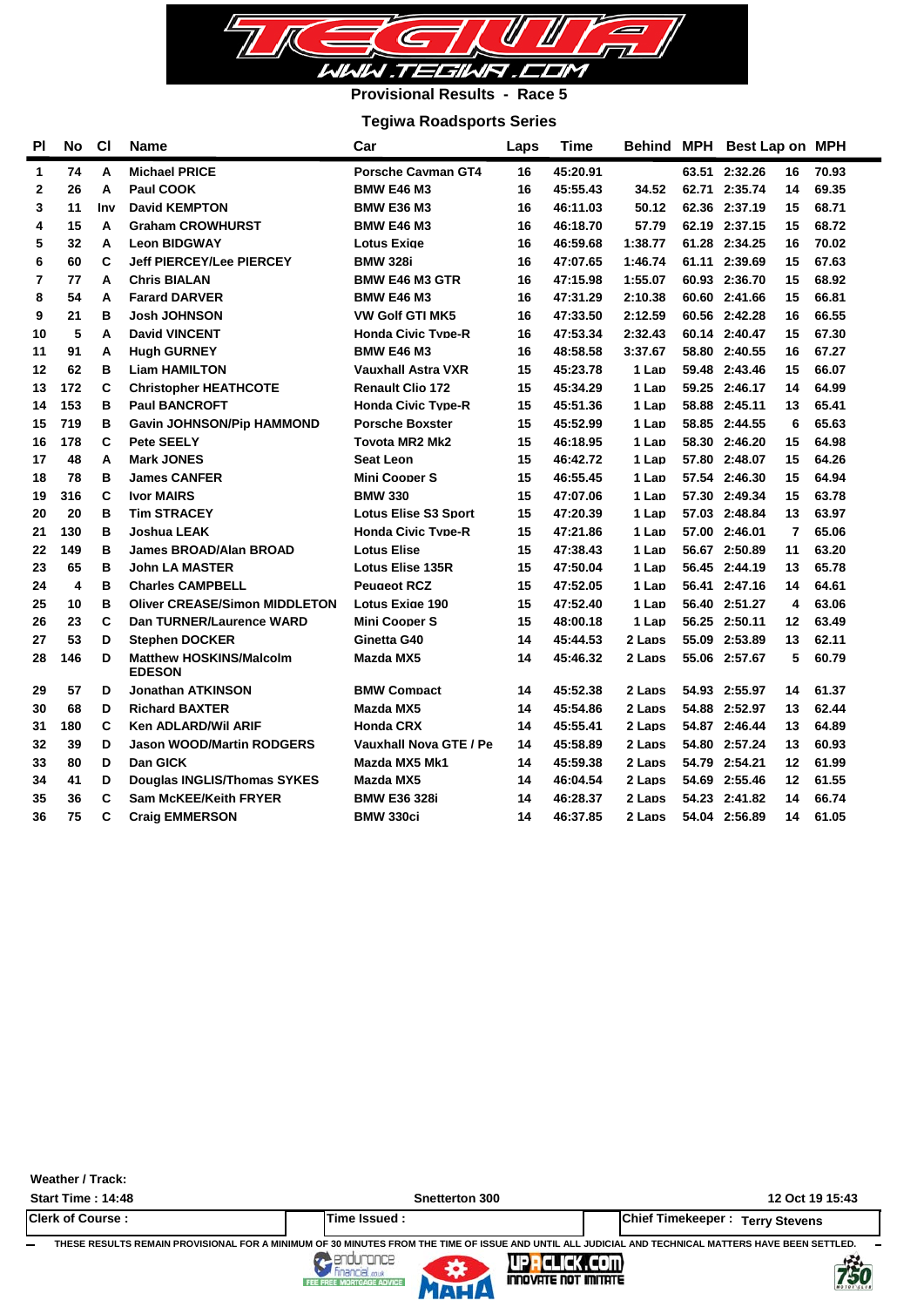| ΡI | <b>No</b>           | <b>CI</b> | <b>Name</b>                                  | Car                    | Laps | Time     | <b>Behind MPH</b> |       | Best Lap on MPH |    |       |  |
|----|---------------------|-----------|----------------------------------------------|------------------------|------|----------|-------------------|-------|-----------------|----|-------|--|
|    | Not-Classified      |           |                                              |                        |      |          |                   |       |                 |    |       |  |
|    | 14                  | C         | <b>Chris MORTON</b>                          | <b>Vauxhall Corsa</b>  | 4    | 13:12.07 | <b>DNF</b>        |       | 54.54 2:45.47   | 4  | 65.27 |  |
|    | 9                   | в         | <b>Peter ERCEG</b>                           | Porsche Cayman S       | 1    | 8:52.30  | <b>DNF</b>        | 20.29 |                 | 0  | 0.00  |  |
|    | 17                  | A         | <b>David DRINKWATER</b>                      | <b>VW Corrado</b>      | 0    |          | <b>Starter</b>    |       |                 |    |       |  |
|    | 55                  | A         | <b>Matthew WALLIS/Simon</b><br><b>WALLIS</b> | <b>Seat Leon</b>       | 0    |          | <b>Starter</b>    |       |                 |    |       |  |
|    | 750                 | A         | <b>Ravi RAMYEAD</b>                          | <b>BMW E36 M3</b>      | 0    |          | <b>Starter</b>    |       |                 |    |       |  |
|    | <b>Non-Starters</b> |           |                                              |                        |      |          |                   |       |                 |    |       |  |
|    | 22                  | D         | <b>Chris FANTANA/Nick</b><br><b>RAMSDEN</b>  | Mazda MX5 MK1          |      |          |                   |       |                 |    |       |  |
|    | 33                  | A         | Luke SEDZIKOWSKI/David<br><b>WHITMORE</b>    | <b>BMW M4</b>          |      |          |                   |       |                 |    |       |  |
|    | <b>Fastest Lap</b>  |           |                                              |                        |      |          |                   |       |                 |    |       |  |
|    | 74                  | A         | <b>Michael PRICE</b>                         | Porsche Cayman GT4     |      |          |                   |       | 2:32.26         | 16 | 70.93 |  |
|    | 11                  | Inv       | <b>David KEMPTON</b>                         | <b>BMW E36 M3</b>      |      |          |                   |       | 2:37.19         | 15 | 68.71 |  |
|    | 60                  | C         | <b>Jeff PIERCEY/Lee PIERCEY</b>              | <b>BMW 328i</b>        |      |          |                   |       | 2:39.69         | 15 | 67.63 |  |
|    | 21                  | в         | <b>Josh JOHNSON</b>                          | <b>VW Golf GTI MK5</b> |      |          |                   |       | 2:42.28         | 16 | 66.55 |  |
|    | 68                  | D         | <b>Richard BAXTER</b>                        | Mazda MX5              |      |          |                   |       | 2:52.97         | 13 | 62.44 |  |
|    |                     |           |                                              |                        |      |          |                   |       |                 |    |       |  |

No 91 - 2 minute penalty - pit stop time infringements

**Weather / Track:** 

**Start Time : 14:48 Snetterton 300 12 Oct 19 15:43 Clerk of Course : Time Issued : Chief Timekeeper : Terry Stevens** THESE RESULTS REMAIN PROVISIONAL FOR A MINIMUM OF 30 MINUTES FROM THE TIME OF ISSUE AND UNTIL ALL JUDICIAL AND TECHNICAL MATTERS HAVE BEEN SETTLED.<br>FRANCISCO AND TECHNICAL MATTERS HAVE BEEN SETTLED.<br>**FRANCISCO ADDICAL MATT** .



FEE FREE N



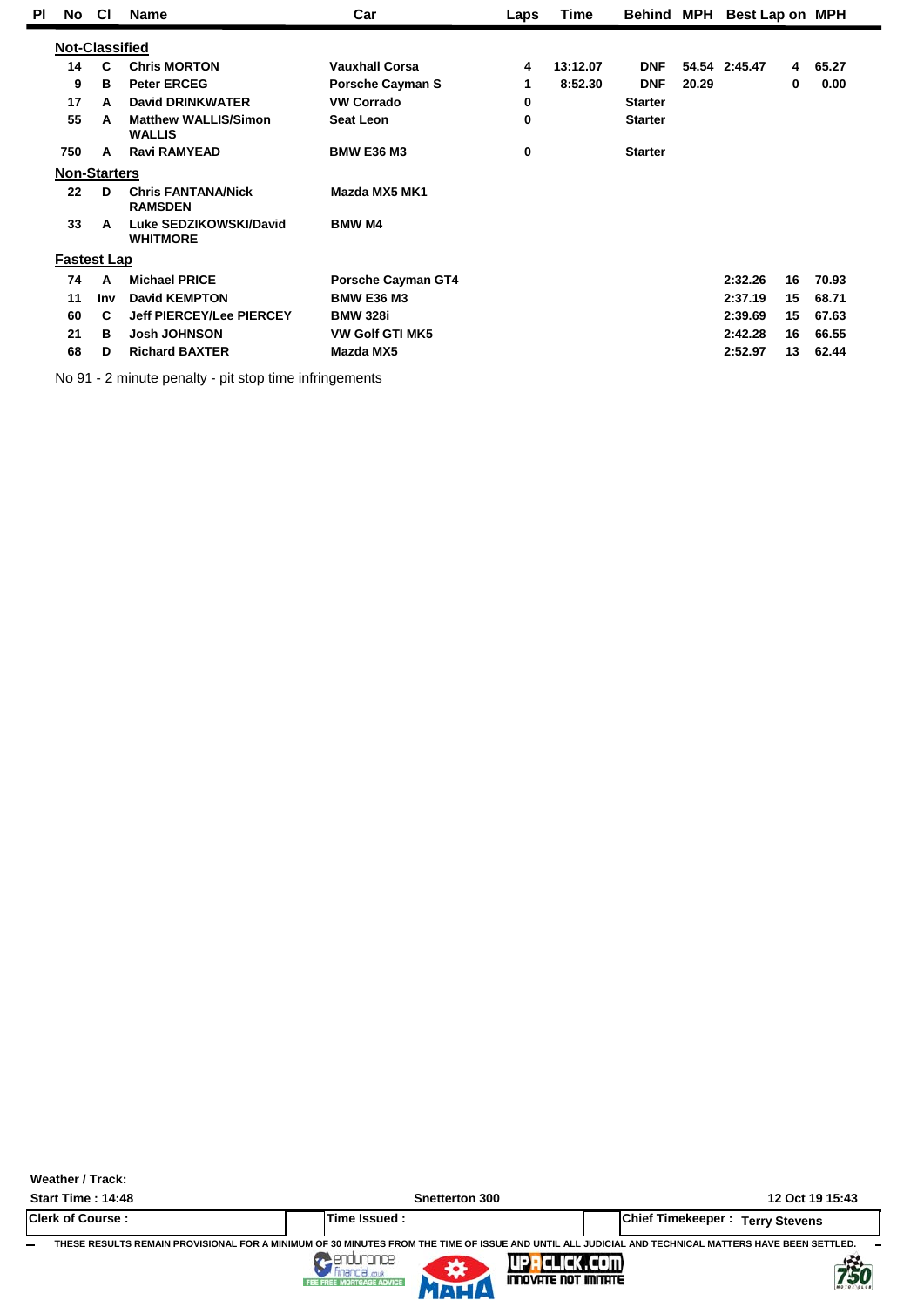# Lap Chart Tegiwa Roadsports Series - Race 5

|    | Lap 1       |    | Lap2         |    | Lap <sub>3</sub> |    | Lap 4        |    | Lap <sub>5</sub> |    | Lap6            |    | Lap <sub>7</sub> |    | Lap 8           |    | Lap <sub>9</sub> |    | Lap <sub>10</sub> |
|----|-------------|----|--------------|----|------------------|----|--------------|----|------------------|----|-----------------|----|------------------|----|-----------------|----|------------------|----|-------------------|
| No | <b>Time</b> | No | Time         | No | <b>Time</b>      | No | Time         | No | Time             | No | Time            | No | Time             | No | Time            | No | Time             | No | Time              |
|    |             |    |              |    |                  |    |              |    |                  |    |                 |    |                  |    |                 |    |                  |    |                   |
|    | 15 4:40.32  |    | 15 7:23.09   |    | 15 10:06.94      |    | 11 12:50.62  |    | 26 15:30.96      |    | 26 18:09.24     |    | 74 20:47.86      |    | 74 23:24.35     |    | 74 26:00.38      |    | 74 29:53.54       |
|    | 11 4:41.58  |    | 11 7:23.13   |    | 11 10:06.97      |    | 26 12:51.30  |    | 11 15:31.74      |    | 74 18:12.13     |    | 41 20:47.93 *1   |    | 39 23:40.60 *1  |    | 180 26:09.02 *2  |    | 36 29:59.67 *2    |
|    | 26 4:47.95  |    | 26 7:30.33   |    | 26 10:10.12      |    | 15 12:53.04  |    | 74 15:32.16      |    | 68 18:15.31 *1  |    | 48 21:00.12 *1   |    | 75 23:42.69 *1  |    | 178 26:41.76 *1  |    | 130 30:00.91 *1   |
|    | 74 4:48.14  |    | 74 7:31.17   |    | 74 10:13.13      |    | 74 12:53.05  |    | 15 15:35.03      |    | 15 18:17.33     |    | 68 21:10.53 *1   |    | 178 23:46.73 *1 |    | 48 26:44.55 *1   |    | 20 30:05.36 *1    |
|    | 719 4:49.75 |    | 719 7:37.27  |    | 719 10:24.77     |    | 60 13:09.32  |    | 60 15:52.93      |    | 60 18:36.58     |    | 20 21:18.32 *1   |    | 48 23:52.12 *1  |    | 130 26:49.14 *1  |    | 316 30:05.82 *1   |
|    | 60 4:51.27  |    | 60 7:38.43   |    | 60 10:24.82      |    | 719 13:11.26 |    | 719 15:59.51     |    | 180 18:37.62 *1 |    | 60 21:19.37      |    | 41 23:52.32 *1  |    | 78 26:57.46 *1   |    | 91 30:08.66       |
|    | 65 4:53.00  |    | 14 7:41.04   |    | 14 10:26.60      |    | 14 13:12.07  |    | 32 16:02.09      |    | 32 18:41.68     |    | 32 21:19.65      |    | 78 24:02.12 *1  |    | 21 27:09.93      |    | 10 30:09.64 *1    |
|    | 14 4:53.41  |    | 65 7:41.14   |    | 65 10:29.08      |    | 65 13:15.26  |    | 65 16:02.16      |    | 719 18:44.06    |    | 316 21:21.58 *1  |    | 10 24:09.13 *1  |    | 10 27:09.99 *1   |    | 26 30:15.40       |
|    | 172 4:54.82 |    | 172 7:44.25  |    | 172 10:31.96     |    | 172 13:18.94 |    | 54 16:04.67      |    | 65 18:48.99     |    | 719 21:29.30     |    | 20 24:16.35 *1  |    | 20 27:11.00 *1   |    | 11 30:17.54       |
|    | 21 4:55.83  |    | 21 7:45.96   |    | 21 10:34.15      |    | 54 13:19.31  |    | 172 16:06.72     |    | 54 18:49.54     |    | 54 21:35.57      |    | 719 24:16.50    |    | 77 27:12.73      |    | 15 30:23.04       |
|    | 54 4:56.57  |    | 54 7:47.53   |    | 54 10:34.54      |    | 21 13:21.31  |    | 21 16:07.40      |    | 21 18:51.88     |    | 21 21:37.73      |    | 316 24:18.83 *1 |    | 316 27:13.48 *1  |    | 149 30:27.59 *1   |
|    | 153 4:57.91 |    | 153 7:49.51  |    | 91 10:40.79      |    | 32 13:22.10  |    | 91 16:16.36      |    | 172 18:53.84    |    | 172 21:42.29     |    | 21 24:23.23     |    | 91 27:21.01      |    | 4 30:34.67 *1     |
|    | 62 4:59.15  |    | 62 7:51.07   |    | 77 10:41.17      |    | 77 13:26.22  |    | 77 16:18.01      |    | 91 19:01.93     |    | 77 21:42.99      |    | 77 24:29.79     |    | 5 27:24.94       |    | 23 30:43.94 *1    |
|    | 10 5:00.37  |    | 91 7:51.88   |    | 32 10:41.28      |    | 91 13:30.23  |    | 62 16:20.14      |    | 77 19:02.08     |    | 91 21:49.43      |    | 91 24:36.42     |    | 149 27:34.34 *1  |    | 146 30:49.67 *1   |
|    | 178 5:01.61 |    | 77 7:53.79   |    | 62 10:42.74      |    | 62 13:31.45  |    | 153 16:22.25     |    | 62 19:06.13     |    | 62 21:53.09      |    | 149 24:38.08 *1 |    | 11 27:37.97      |    | 32 30:55.36       |
|    | 130 5:02.09 |    | 10 7:53.93   |    | 153 10:44.66     |    | 153 13:34.28 |    | 130 16:27.27     |    | 153 19:08.29    |    | 153 21:56.68     |    | 62 24:39.65     | 4  | 27:38.33 *1      |    | 60 30:59.76       |
|    | 91 5:02.77  |    | 178 7:56.08  |    | 10 10:46.33      |    | 10 13:37.60  |    | 5 16:29.22       |    | 5 19:13.84      |    | 5 21:57.56       |    | 5 24:40.76      |    | 26 27:38.71      |    | 57 31:02.11 *1    |
|    | 48 5:03.41  |    | 130 7:56.50  |    | 130 10:49.38     |    | 130 13:38.40 |    | 178 16:41.11     |    | 130 19:16.01    |    | 130 22:02.02     |    | 153 24:42.94    |    | 15 27:41.98      |    | 53 31:03.00 *1    |
|    | 149 5:07.38 |    | 32 7:58.40   |    | 48 10:52.20      |    | 48 13:42.81  |    | 10 16:45.39      |    | 178 19:31.05    |    | 53 22:04.65 *1   |    | 146 24:47.07 *1 |    | 23 27:45.88 *1   |    | 39 31:08.78 *1    |
|    | 78 5:08.28  |    | 48 7:58.62   |    | 178 10:52.22     |    | 5 13:43.13   |    | 316 16:54.42     |    | 11 19:32.82     |    | 11 22:16.49      |    | 57 24:56.02 *1  |    | 146 27:50.10 *1  |    | 54 31:13.00       |
|    | 77 5:08.40  |    | 149 8:07.98  |    | 5 10:54.41       |    | 178 13:47.99 |    | 78 16:55.38      |    | 10 19:37.86     |    | 15 22:18.23      |    | 11 24:57.48     |    | 57 28:01.68 *1   |    | 21 31:13.56       |
|    | 316 5:10.16 |    | 316 8:08.04  |    | 316 11:04.38     |    | 316 13:59.20 |    | 20 17:00.87      |    | 78 19:46.27     |    | 26 22:19.92      |    | 15 25:00.06     |    | 53 28:02.43 *1   |    | 77 31:17.29       |
|    | 32 5:10.74  |    | 78 8:08.44   |    | 78 11:05.04      |    | 78 14:00.01  |    | 149 17:02.72     |    | 149 19:58.27    |    | 180 23:12.92 *1  |    | 26 25:00.54     |    | 39 28:07.09 *1   |    | 65 31:17.36 *1    |
|    | 146 5:12.21 | 5  | 8:08.51      |    | 149 11:09.27     |    | 149 14:05.19 |    | 146 17:07.86     |    | 146 20:06.39    |    | 23 23:14.42      |    | 53 25:05.98 *1  |    | 32 28:17.43      |    | 80 31:17.99 *1    |
|    | 57 5:14.44  |    | 146 8:12.28  |    | 146 11:11.29     |    | 20 14:06.25  |    | 36 17:16.71      |    | 36 20:13.29     |    | 4 23:15.10       |    | 36 25:12.10 *1  |    | 80 28:18.95 *1   |    | 41 31:21.56 *1    |
|    | 68 5:15.18  |    | 68 8:14.83   |    | 20 11:11.59      |    | 146 14:10.19 |    | 23 17:20.81      |    | 23 20:16.65     |    |                  |    | 80 25:15.77 *1  |    | 60 28:19.20      |    | 68 31:22.06 *1    |
|    | 36 5:15.30  |    | 20 8:16.47   |    | 36 11:20.18      |    | 36 14:19.25  |    | 4 17:20.93       |    | 4 20:17.25      |    |                  |    | 32 25:26.84     |    | 41 28:21.73 *1   |    | 719 31:22.17      |
|    | 20 5:17.42  |    | 57 8:18.72   |    | 57 11:21.48      |    | 57 14:23.39  |    | 57 17:26.64      |    | 57 20:27.11     |    |                  |    | 68 25:27.53 *1  |    | 68 28:25.40 *1   |    | 75 31:32.18 *1    |
|    | 80 5:18.95  |    | 36 8:19.16   |    | 80 11:23.47      |    | 23 14:24.37  |    | 80 17:28.18      |    | 80 20:29.54     |    |                  |    | 60 25:32.66     |    | 719 28:27.56     |    | 5 31:33.33        |
|    | 5 5:19.16   |    | 80 8:21.68   |    | 53 11:24.08      |    | 4 14:26.06   |    | 53 17:28.71      |    | 39 20:37.64     |    |                  |    | 65 25:39.07 *1  |    | 65 28:29.45 *1   |    | 172 31:33.60      |
|    | 53 5:19.64  |    | 53 8:22.00   |    | 23 11:24.97      |    | 80 14:26.21  |    | 39 17:37.54      |    | 75 20:41.31     |    |                  |    | 54 25:44.42     |    | 54 28:29.66      |    | 62 31:35.95       |
|    | 39 5:26.15  |    | 23 8:27.40   |    | 4 11:26.22       |    | 53 14:28.04  |    | 75 17:42.12      |    |                 |    |                  |    | 172 25:55.49    |    | 75 28:30.34 *1   |    | 153 31:41.73      |
|    | 23 5:26.90  |    | 4 8:27.65    |    | 39 11:35.30      |    | 39 14:37.68  |    | 41 17:46.34      |    |                 |    |                  |    |                 |    | 172 28:46.42     |    | 180 31:52.83 *1   |
|    | 4 5:27.55   |    | 39 8:32.82   |    | 75 11:41.39      |    | 75 14:41.88  |    | 48 18:05.18      |    |                 |    |                  |    |                 |    | 62 28:47.93      |    | 178 32:20.07      |
|    | 41 5:32.89  |    | 41 8:37.68   |    | 41 11:43.04      |    | 41 14:45.12  |    |                  |    |                 |    |                  |    |                 |    | 153 28:54.67     |    | 48 32:26.80       |
|    | 75 5:34.04  |    | 75 8:37.98   |    | 68 12:22.05      |    | 68 15:18.60  |    |                  |    |                 |    |                  |    |                 |    | 180 29:02.03 *1  |    |                   |
|    | 180 5:59.01 |    | 9 8:52.30 *1 |    | 180 12:24.00     |    | 180 15:30.70 |    |                  |    |                 |    |                  |    |                 |    | 178 29:31.46     |    |                   |
|    |             |    | 180 9:15.38  |    |                  |    |              |    |                  |    |                 |    |                  |    |                 |    | 48 29:34.92      |    |                   |
|    |             |    |              |    |                  |    |              |    |                  |    |                 |    |                  |    |                 |    | 78 29:49.93      |    |                   |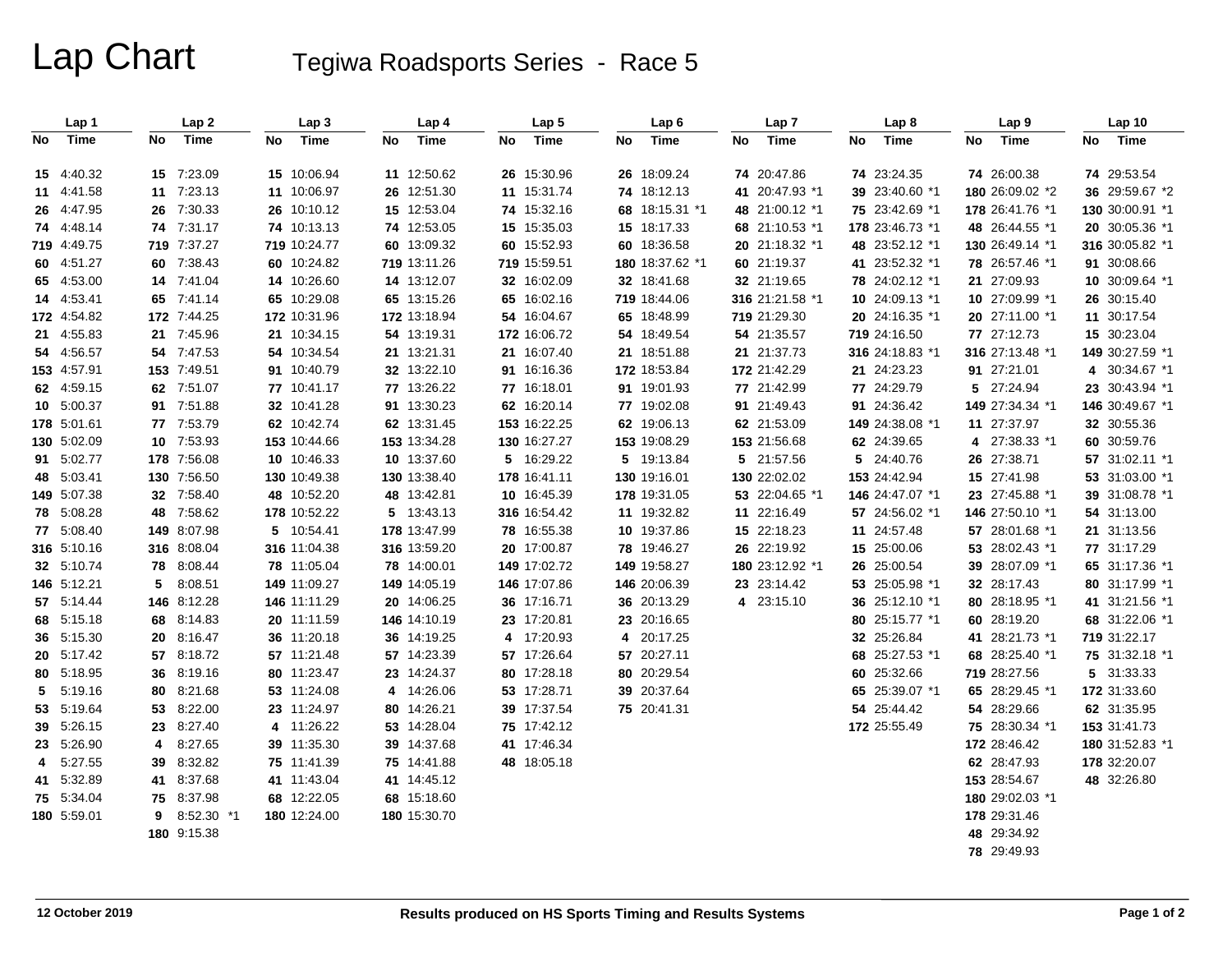# Lap Chart Tegiwa Roadsports Series - Race 5

| Lap 11          |     | Lap 12          | Lap 13          | Lap 14          |    | Lap 15          | Lap 16          |    | Lap 17 |    | Lap 18 |    | Lap 19 | Lap 20  |
|-----------------|-----|-----------------|-----------------|-----------------|----|-----------------|-----------------|----|--------|----|--------|----|--------|---------|
| No Time         | No. | Time            | No Time         | No Time         | No | Time            | No Time         | No | Time   | No | Time   | No | Time   | No Time |
| 74 32:30.99     |     | 74 35:05.01     | 74 37:38.74     | 74 40:12.93     |    | 74 42:48.65     | 74 45:20.91     |    |        |    |        |    |        |         |
| 78 32:42.11 *1  |     | 178 35:09.53 *1 | 75 37:43.83 *2  | 180 40:21.96 *2 |    | 53 42:49.67 *2  | 62 45:23.78 *1  |    |        |    |        |    |        |         |
| 36 32:50.01 *2  |     | 48 35:22.67 *1  | 178 37:57.54 *1 | 75 40:42.02 *2  |    | 57 42:56.41 *2  | 172 45:34.29 *1 |    |        |    |        |    |        |         |
| 26 32:54.53     |     | 26 35:31.32     | 26 38:07.69     | 26 40:43.43     |    | 153 43:00.06 *1 | 53 45:44.53 *2  |    |        |    |        |    |        |         |
| 316 32:56.67 *1 |     | 78 35:35.12 *1  | 48 38:13.45 *1  | 178 40:46.10 *1 |    | 39 43:00.86 *2  | 146 45:46.32 *2 |    |        |    |        |    |        |         |
| 11 32:57.64     |     | 36 35:36.01 *2  | 11 38:17.13     | 11 40:55.69     |    | 719 43:01.33 *1 | 153 45:51.36 *1 |    |        |    |        |    |        |         |
| 130 32:59.58 *1 |     | 11 35:36.97     | 36 38:20.39 *2  | 15 41:03.73     |    | 68 43:01.57 *2  | 57 45:52.38 *2  |    |        |    |        |    |        |         |
| 20 32:59.74 *1  |     | 15 35:45.92     | 15 38:25.59     | 36 41:03.78 *2  |    | 80 43:03.85 *2  | 719 45:52.99 *1 |    |        |    |        |    |        |         |
| 15 33:05.18     |     | 316 35:46.95 *1 | 78 38:30.75 *1  | 48 41:04.96 *1  |    | 41 43:08.34 *2  | 68 45:54.86 *2  |    |        |    |        |    |        |         |
| 10 33:08.69 *1  |     | 20 35:52.17 *1  | 316 38:37.45 *1 | 78 41:20.56 *1  |    | 180 43:08.40 *2 | 180 45:55.41 *2 |    |        |    |        |    |        |         |
| 91 33:16.68     |     | 130 35:54.09 *1 | 20 38:42.07 *1  | 316 41:27.94 *1 |    | 26 43:19.30     | 26 45:55.43     |    |        |    |        |    |        |         |
| 149 33:20.87 *1 |     | 10 36:08.11 *1  | 130 38:43.46 *1 | 20 41:30.91 *1  |    | 178 43:32.75 *1 | 39 45:58.89 *2  |    |        |    |        |    |        |         |
| 4 33:29.03 *1   |     | 91 36:08.24     | 91 38:50.57     | 130 41:31.06 *1 |    | 11 43:32.88     | 80 45:59.38 *2  |    |        |    |        |    |        |         |
| 32 33:33.75     |     | 149 36:11.76 *1 | 149 39:04.06 *1 | 91 41:32.24     |    | 15 43:40.88     | 41 46:04.54 *2  |    |        |    |        |    |        |         |
| 23 33:36.66 *1  |     | 4 36:22.41 *1   | 60 39:05.78     | 60 41:47.97     |    | 75 43:40.96 *2  | 11 46:11.03     |    |        |    |        |    |        |         |
| 60 33:41.19     |     | 60 36:23.37     | 10 39:07.59 *1  | 32 41:48.86     |    | 36 43:46.55 *2  | 15 46:18.70     |    |        |    |        |    |        |         |
| 146 33:47.73 *1 |     | 23 36:31.34 *1  | 32 39:13.51     | 149 41:55.03 *1 |    | 48 43:54.65 *1  | 178 46:18.95 *1 |    |        |    |        |    |        |         |
| 54 33:55.51     |     | 32 36:35.32     | 4 39:17.09 *1   | 77 41:59.98     |    | 78 44:09.15 *1  | 36 46:28.37 *2  |    |        |    |        |    |        |         |
| 21 33:59.34     |     | 54 36:40.90     | 77 39:20.93     | 10 42:02.50 *1  |    | 316 44:17.72 *1 | 75 46:37.85 *2  |    |        |    |        |    |        |         |
| 57 34:01.12 *1  |     | 77 36:41.56     | 23 39:21.45 *1  | 54 42:07.21     |    | 91 44:18.03     | 48 46:42.72 *1  |    |        |    |        |    |        |         |
| 77 34:01.45     |     | 21 36:42.66     | 54 39:23.94     | 21 42:08.23     |    | 32 44:25.43     | 78 46:55.45 *1  |    |        |    |        |    |        |         |
| 53 34:02.21 *1  |     | 65 36:49.11 *1  | 21 39:25.15     | 4 42:10.63 *1   |    | 20 44:26.47 *1  | 32 46:59.68     |    |        |    |        |    |        |         |
| 65 34:02.84 *1  |     | 146 36:49.61 *1 | 65 39:34.38 *1  | 23 42:18.14 *1  |    | 60 44:27.66     | 316 47:07.06 *1 |    |        |    |        |    |        |         |
| 39 34:07.51 *1  |     | 57 36:59.37 *1  | 146 39:48.55 *1 | 65 42:18.57 *1  |    | 130 44:33.40 *1 | 60 47:07.65     |    |        |    |        |    |        |         |
| 719 34:15.87    |     | 53 36:59.85 *1  | 5 39:49.85      | 5 42:31.12      |    | 77 44:36.68     | 77 47:15.98     |    |        |    |        |    |        |         |
| 80 34:16.23 *1  |     | 39 37:06.37 *1  | 53 39:55.78 *1  | 62 42:40.32     |    | 149 44:45.94 *1 | 20 47:20.39 *1  |    |        |    |        |    |        |         |
| 41 34:18.63 *1  |     | 5 37:07.71      | 62 39:55.89     | 172 42:47.58    |    | 54 44:48.87     | 130 47:21.86 *1 |    |        |    |        |    |        |         |
| 68 34:18.96 *1  |     | 62 37:10.02     | 57 39:58.65 *1  | 146 42:47.66 *1 |    | 21 44:51.22     | 54 47:31.29     |    |        |    |        |    |        |         |
| 172 34:20.96    |     | 719 37:13.02    | 172 40:01.41    |                 |    | 10 44:57.68 *1  | 21 47:33.50     |    |        |    |        |    |        |         |
| 5 34:21.24      |     | 172 37:13.64    | 39 40:03.62 *1  |                 |    | 4 44:57.79 *1   | 149 47:38.43 *1 |    |        |    |        |    |        |         |
| 62 34:22.38     |     | 68 37:14.66 *1  | 719 40:06.82    |                 |    | 65 45:02.82 *1  | 65 47:50.04 *1  |    |        |    |        |    |        |         |
| 75 34:32.46 *1  |     | 80 37:15.38 *1  | 68 40:08.60 *1  |                 |    | 23 45:09.27 *1  | 4 47:52.05 *1   |    |        |    |        |    |        |         |
| 153 34:39.96    |     | 41 37:16.21 *1  | 80 40:09.59 *1  |                 |    | 5 45:11.59      | 10 47:52.40 *1  |    |        |    |        |    |        |         |
| 180 34:44.24 *1 |     | 153 37:25.87    | 153 40:10.98    |                 |    |                 | 5 47:53.34      |    |        |    |        |    |        |         |
|                 |     | 180 37:32.91 *1 | 41 40:11.67 *1  |                 |    |                 | 23 48:00.18 *1  |    |        |    |        |    |        |         |
|                 |     |                 |                 |                 |    |                 | 91 48:58.58     |    |        |    |        |    |        |         |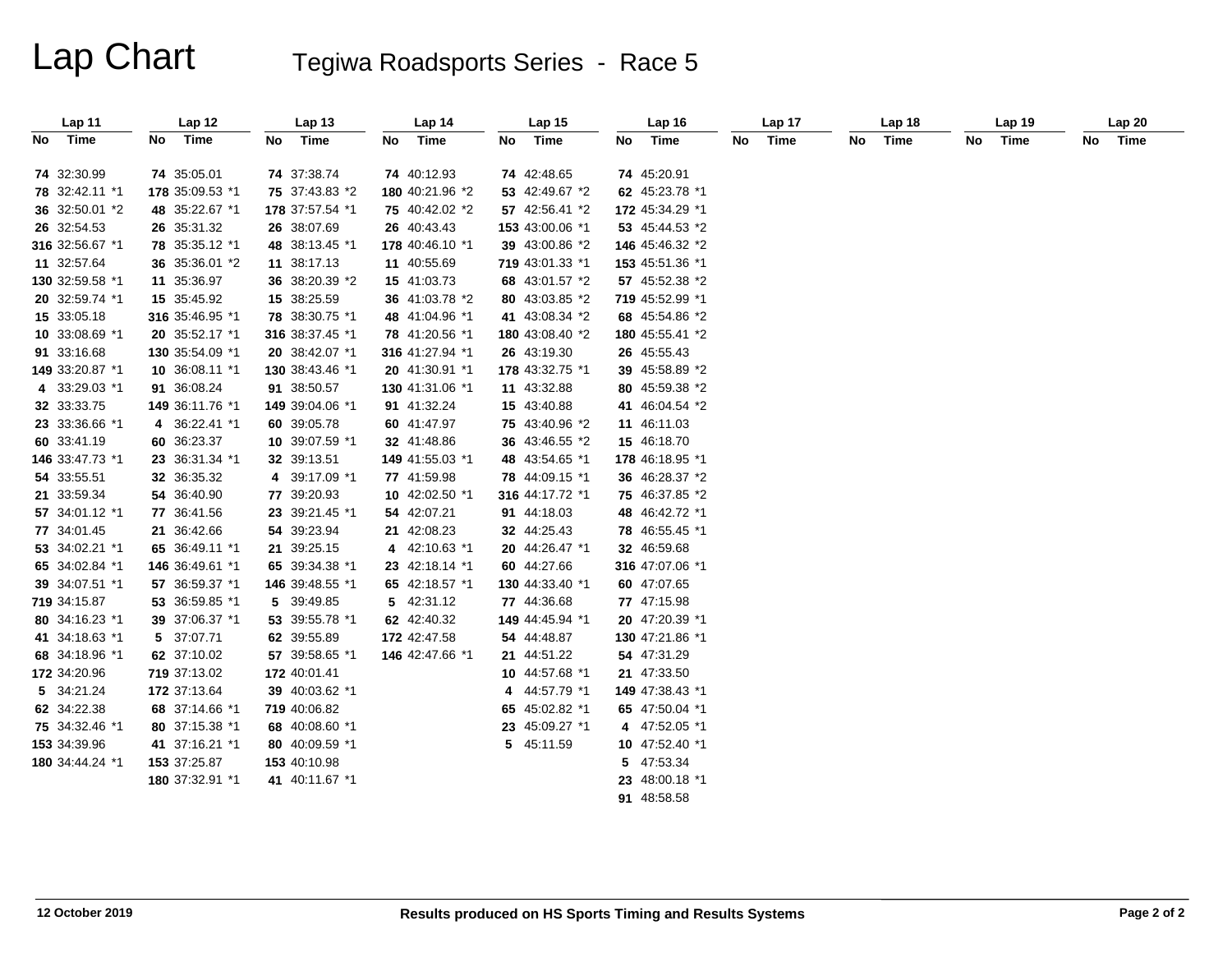# **Tegiwa Roadsports Series**

### **LAP TIMES - Race 5**

| 4               |           | <b>Charles CAMPBELL</b>                                                                                               |                               |                         |                                 |                            |                                                                        |                           |                 |                |                 |
|-----------------|-----------|-----------------------------------------------------------------------------------------------------------------------|-------------------------------|-------------------------|---------------------------------|----------------------------|------------------------------------------------------------------------|---------------------------|-----------------|----------------|-----------------|
|                 | Lap       |                                                                                                                       | $\overline{1}$ $\overline{2}$ | $\overline{\mathbf{3}}$ |                                 |                            | 4 5 6 7                                                                |                           | 8               | 9              | 10              |
|                 |           | 1 5:27.55                                                                                                             | 3:00.10                       | 2:58.57                 |                                 | 2:59.84 2:54.87            |                                                                        | 2:56.32 2:57.85 4:23.23   |                 | 2:56.34        | 2:54.36         |
|                 |           | 11 2:53.38                                                                                                            | 2:54.68 2:53.54               |                         | 2:47.16 2:54.26                 |                            |                                                                        |                           |                 |                |                 |
| $5\phantom{.0}$ |           | <b>David VINCENT</b>                                                                                                  |                               |                         |                                 |                            |                                                                        |                           |                 |                |                 |
|                 | Lap       | $\sim$ 1.                                                                                                             | 2 <sup>1</sup>                | $\sim$ 3                | $\sim$ 4                        | $\overline{\phantom{1}}$ 5 | $\overline{\phantom{a}}$ 6                                             | $\overline{7}$            | 8               | 9              | $\overline{10}$ |
|                 |           | 1 5:19.16                                                                                                             | 2:49.35                       | 2:45.90                 | 2:48.72                         | 2:46.09                    |                                                                        | 2:44.62 2:43.72 2:43.20   |                 | 2:44.18        | 4:08.39         |
|                 |           | 11 2:47.91 2:46.47 2:42.14                                                                                            |                               |                         |                                 | 2:41.27 2:40.47            | 2:41.75                                                                |                           |                 |                |                 |
| 9               |           | <b>Peter ERCEG</b>                                                                                                    |                               |                         |                                 |                            |                                                                        |                           |                 |                |                 |
|                 | Lap       | $\sim$ $\sim$ $\sim$ 1.100 $\sim$                                                                                     |                               |                         |                                 |                            | 2 3 4 5 6 7                                                            |                           | 8.              | 9              | 10              |
|                 |           | 1 8:52.30                                                                                                             |                               |                         |                                 |                            |                                                                        |                           |                 |                |                 |
| 10              |           | <b>Oliver CREASE</b>                                                                                                  |                               |                         |                                 |                            |                                                                        |                           |                 |                |                 |
|                 |           | Lap 1 2 3 4 5 6 7                                                                                                     |                               |                         |                                 |                            |                                                                        |                           | 8               | $\overline{9}$ | $\overline{10}$ |
|                 |           | 1 5:00.37                                                                                                             | 2:53.56                       | 2:52.40                 |                                 | 2:51.27 3:07.79            |                                                                        | 2:52.47  4:31.27  3:00.86 |                 | 2:59.65        | 2:59.05         |
|                 |           | 11 2:59.42                                                                                                            | 2:59.48                       | 2:54.91                 | 2:55.18                         | 2:54.72                    |                                                                        |                           |                 |                |                 |
| 11              |           | <b>David KEMPTON</b>                                                                                                  |                               |                         |                                 |                            |                                                                        |                           |                 |                |                 |
|                 | Lap       | <b>Contract Advised Advised Advised Advised Advised Advised Advised Advised Advised Advised Advised Advised Advis</b> |                               | $2 \t 3$                |                                 |                            | 4 5 6 7                                                                |                           | 8               | $9^{\circ}$    | 10 <sup>°</sup> |
|                 |           | 1 4:41.58 2:41.55                                                                                                     |                               | 2:43.84                 |                                 | 2:43.65 2:41.12            |                                                                        | 4:01.08  2:43.67  2:40.99 |                 | 2:40.49        | 2:39.57         |
|                 |           | 11 2:40.10 2:39.33                                                                                                    |                               | 2:40.16                 | 2:38.56                         | 2:37.19                    | 2:38.15                                                                |                           |                 |                |                 |
| 14              |           | <b>Chris MORTON</b>                                                                                                   |                               |                         |                                 |                            |                                                                        |                           |                 |                |                 |
|                 |           | Lap 1                                                                                                                 |                               |                         | $2 \qquad 3 \qquad 4$           |                            | $5 \t\t 6 \t\t 7$                                                      |                           | 8               | 9              | 10              |
|                 | $1 \quad$ | 4:53.41                                                                                                               | 2:47.63                       | 2:45.56                 | 2:45.47                         |                            |                                                                        |                           |                 |                |                 |
| 15              |           | <b>Graham CROWHURST</b>                                                                                               |                               |                         |                                 |                            |                                                                        |                           |                 |                |                 |
|                 | Lap       | $\sim$ 1                                                                                                              | $\mathbf{2}$                  | 3 <sup>7</sup>          | $\sim$ 4                        | $5 -$                      | $\overline{\phantom{a}}$ 6                                             | $\mathbf{7}$              | 8.              | 9              | 10              |
|                 |           | $1 \quad 4:40.32$                                                                                                     | 2:42.77                       | 2:43.85                 |                                 | 2:46.10 2:41.99            | 2:42.30                                                                |                           | 4:00.90 2:41.83 | 2:41.92        | 2:41.06         |
|                 |           | 11 2:42.14 2:40.74 2:39.67                                                                                            |                               |                         | 2:38.14 2:37.15                 |                            | 2:37.82                                                                |                           |                 |                |                 |
| 20              |           | <b>Tim STRACEY</b>                                                                                                    |                               |                         |                                 |                            |                                                                        |                           |                 |                |                 |
|                 | Lap       | $\sim$ $-1$                                                                                                           | $2 \t 3$                      |                         | $\sim$ 4                        |                            | 5 6 7 8 9 10                                                           |                           |                 |                |                 |
|                 |           | 1 5:17.42 2:59.05 2:55.12 2:54.66 2:54.62 4:17.45 2:58.03 2:54.65 2:54.36 2:54.38                                     |                               |                         |                                 |                            |                                                                        |                           |                 |                |                 |
|                 |           | 11  2:52.43  2:49.90  2:48.84  2:55.56  2:53.92                                                                       |                               |                         |                                 |                            |                                                                        |                           |                 |                |                 |
| 21              |           | <b>Josh JOHNSON</b>                                                                                                   |                               |                         |                                 |                            |                                                                        |                           |                 |                |                 |
|                 |           | Lap 1 2 3 4 5 6 7 8 9 10                                                                                              |                               |                         |                                 |                            |                                                                        |                           |                 |                |                 |
|                 |           | 1 4:55.83                                                                                                             |                               |                         |                                 |                            | 2:50.13 2:48.19 2:47.16 2:46.09 2:44.48 2:45.85 2:45.50 2:46.70        |                           |                 |                | 4:03.63         |
|                 |           | 11  2:45.78  2:43.32  2:42.49  2:43.08  2:42.99                                                                       |                               |                         |                                 |                            | 2:42.28                                                                |                           |                 |                |                 |
| 23              |           | <b>Dan TURNER</b>                                                                                                     |                               |                         |                                 |                            |                                                                        |                           |                 |                |                 |
|                 |           | Lap 1 2 3 4 5 6 7 8 9 10                                                                                              |                               |                         |                                 |                            |                                                                        |                           |                 |                |                 |
|                 |           | 1 5:26.90                                                                                                             |                               |                         |                                 |                            | 3:00.50  2:57.57  2:59.40  2:56.44  2:55.84  2:57.77  4:31.46  2:58.06 |                           |                 |                | 2:52.72         |
|                 |           | 11 2:54.68                                                                                                            |                               |                         | 2:50.11 2:56.69 2:51.13 2:50.91 |                            |                                                                        |                           |                 |                |                 |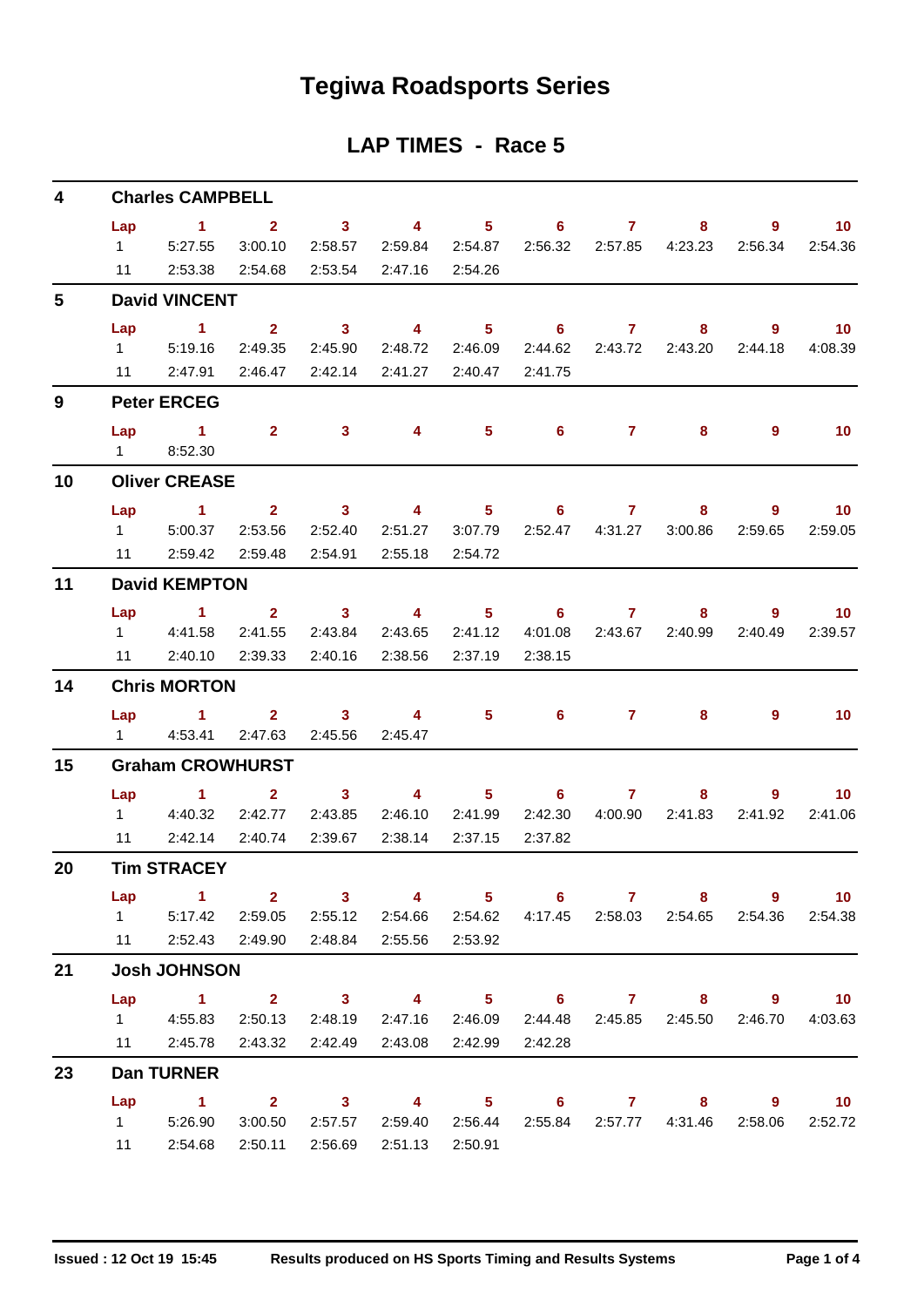| 26 | <b>Paul COOK</b>                        |                                                 |                         |                         |                           |                 |                                   |                 |                                                 |                                 |                              |  |  |
|----|-----------------------------------------|-------------------------------------------------|-------------------------|-------------------------|---------------------------|-----------------|-----------------------------------|-----------------|-------------------------------------------------|---------------------------------|------------------------------|--|--|
|    | Lap                                     | $\sim$ 1                                        | $\overline{\mathbf{2}}$ | $\overline{\mathbf{3}}$ | $\sim$ 4                  | 5 <sub>1</sub>  | $\overline{\phantom{0}}$ 6        | $\mathbf{7}$    | 8                                               | 9                               | 10 <sup>°</sup>              |  |  |
|    | $1 \quad$                               | 4:47.95                                         | 2:42.38                 | 2:39.79                 | 2:41.18                   | 2:39.66         | 2:38.28                           | 4:10.68         | 2:40.62                                         | 2:38.17                         | 2:36.69                      |  |  |
|    | 11                                      | 2:39.13                                         | 2:36.79                 | 2:36.37                 |                           | 2:35.74 2:35.87 | 2:36.13                           |                 |                                                 |                                 |                              |  |  |
| 32 |                                         | <b>Leon BIDGWAY</b>                             |                         |                         |                           |                 |                                   |                 |                                                 |                                 |                              |  |  |
|    | Lap                                     | $\sim$ 1                                        | $\mathbf{2}$            | $\overline{\mathbf{3}}$ | $\overline{4}$            | 5 <sup>1</sup>  | $\overline{\phantom{0}}$ 6        | $\mathbf{7}$    | 8                                               | $9^{\circ}$                     | 10 <sup>°</sup>              |  |  |
|    | $1 \quad \Box$                          | 5:10.74                                         | 2:47.66                 | 2:42.88                 | 2:40.82                   | 2:39.99         | 2:39.59                           |                 | 2:37.97 4:07.19                                 | 2:50.59                         | 2:37.93                      |  |  |
|    | 11                                      | 2:38.39                                         | 3:01.57                 | 2:38.19                 | 2:35.35                   | 2:36.57         | 2:34.25                           |                 |                                                 |                                 |                              |  |  |
| 36 | <b>Sam McKEE</b>                        |                                                 |                         |                         |                           |                 |                                   |                 |                                                 |                                 |                              |  |  |
|    | Lap                                     | $\sim$ 1                                        | $\mathbf{2}$            | $\overline{\mathbf{3}}$ | $\sim$ 4                  | $5 -$           | $\overline{6}$ and $\overline{7}$ |                 | 8                                               | 9                               | $\blacksquare$ 10            |  |  |
|    |                                         | 1 5:15.30                                       | 3:03.86                 | 3:01.02                 | 2:59.07                   | 2:57.46         |                                   | 2:56.58 4:58.81 | 4:47.57                                         | 2:50.34                         | 2:46.00                      |  |  |
|    | 11                                      | 2:44.38                                         | 2:43.39                 | 2:42.77                 | 2:41.82                   |                 |                                   |                 |                                                 |                                 |                              |  |  |
| 39 |                                         | <b>Jason WOOD</b>                               |                         |                         |                           |                 |                                   |                 |                                                 |                                 |                              |  |  |
|    | Lap                                     | $\sim$ 1                                        | 2 <sup>2</sup>          | $\sim$ 3                | $\overline{4}$            | 5 <sub>1</sub>  | 6 <sub>1</sub>                    | $\sim$ 7        | 8                                               | $9^{\circ}$                     | 10                           |  |  |
|    |                                         | 1 5:26.15                                       | 3:06.67                 | 3:02.48                 | 3:02.38                   | 2:59.86         |                                   |                 | 3:00.10 3:02.96 4:26.49                         | 3:01.69                         | 2:58.73                      |  |  |
|    | 11                                      | 2:58.86                                         | 2:57.25                 | 2:57.24                 | 2:58.03                   |                 |                                   |                 |                                                 |                                 |                              |  |  |
| 41 | <b>Douglas INGLIS</b>                   |                                                 |                         |                         |                           |                 |                                   |                 |                                                 |                                 |                              |  |  |
|    | Lap                                     | $\sim$ $-1$                                     |                         | $2 \t 3$                | $\overline{4}$            |                 | $5 \t\t 6$                        | $\overline{7}$  | 8                                               | 9                               | 10 <sup>°</sup>              |  |  |
|    | $1 \quad \Box$                          | 5:32.89                                         | 3:04.79                 | 3:05.36                 | 3:02.08                   | 3:01.22         | 3:01.59                           | 3:04.39         | 4:29.41                                         | 2:59.83                         | 2:57.07                      |  |  |
|    | 11                                      | 2:57.58                                         | 2:55.46                 | 2:56.67                 | 2:56.20                   |                 |                                   |                 |                                                 |                                 |                              |  |  |
| 48 | <b>Mark JONES</b>                       |                                                 |                         |                         |                           |                 |                                   |                 |                                                 |                                 |                              |  |  |
|    | Lap                                     | $\sim$ 1.                                       | $\mathbf{2}$            | $\sim$ 3                | $\overline{4}$            | $5 -$           | 6                                 | $\overline{7}$  | 8                                               | 9                               | 10                           |  |  |
|    | $1 \quad \Box$                          | 5:03.41                                         | 2:55.21                 | 2:53.58                 | 2:50.61                   | 4:22.37         |                                   |                 | 2:54.94 2:52.00 2:52.43                         | 2:50.37                         | 2:51.88                      |  |  |
|    | 11                                      | 2:55.87                                         | 2:50.78                 | 2:51.51                 | 2:49.69                   | 2:48.07         |                                   |                 |                                                 |                                 |                              |  |  |
| 53 | <b>Stephen DOCKER</b>                   |                                                 |                         |                         |                           |                 |                                   |                 |                                                 |                                 |                              |  |  |
|    |                                         | $Lap$ 1                                         | $\overline{2}$          | $\mathbf{3}$            | 4                         | $5 -$           | 6                                 | $\mathbf{7}$    | 8                                               | 9                               | 10 <sup>°</sup>              |  |  |
|    | $1 \quad \Box$                          | 5:19.64                                         | 3:02.36                 | 3:02.08                 | 3:03.96                   | 3:00.67         | 4:35.94                           | 3:01.33         | 2:56.45                                         | 3:00.57                         | 2:59.21                      |  |  |
|    | $11 -$                                  |                                                 | 2:57.64 2:55.93         | 2:53.89                 | 2:54.86                   |                 |                                   |                 |                                                 |                                 |                              |  |  |
| 54 |                                         | <b>Farard DARVER</b>                            |                         |                         |                           |                 |                                   |                 |                                                 |                                 |                              |  |  |
|    |                                         | Lap 1 2 3 4 5 6 7 8 9 10                        |                         |                         |                           |                 |                                   |                 |                                                 |                                 |                              |  |  |
|    |                                         | 1 4:56.57 2:50.96                               |                         | 2:47.01                 |                           | 2:44.77 2:45.36 |                                   |                 | 2:44.87 2:46.03 4:08.85                         |                                 | 2:45.24 2:43.34              |  |  |
|    |                                         | 11 2:42.51 2:45.39                              |                         |                         | 2:43.04 2:43.27 2:41.66   |                 | 2:42.42                           |                 |                                                 |                                 |                              |  |  |
| 57 | <b>Jonathan ATKINSON</b>                |                                                 |                         |                         |                           |                 |                                   |                 |                                                 |                                 |                              |  |  |
|    | Lap                                     | 1 2 3 4 5 6 7 8 9 10                            |                         |                         |                           |                 |                                   |                 |                                                 |                                 |                              |  |  |
|    |                                         | 1 5:14.44 3:04.28                               |                         |                         |                           |                 |                                   |                 | 3:02.76 3:01.91 3:03.25 3:00.47 4:28.91 3:05.66 | 3:00.43                         | 2:59.01                      |  |  |
|    |                                         | 11 2:58.25 2:59.28                              |                         | 2:57.76                 | 2:55.97                   |                 |                                   |                 |                                                 |                                 |                              |  |  |
| 60 | <b>Jeff PIERCEY</b>                     |                                                 |                         |                         |                           |                 |                                   |                 |                                                 |                                 |                              |  |  |
|    |                                         | Lap 1 2 3 4 5 6 7 8 9 10                        |                         |                         |                           |                 |                                   |                 |                                                 |                                 |                              |  |  |
|    |                                         | 1 4:51.27                                       | 2:47.16                 | 2:46.39                 | 2:44.50 2:43.61           |                 |                                   |                 | 2:43.65 2:42.79 4:13.29                         |                                 | 2:46.54 2:40.56              |  |  |
|    |                                         | 11  2:41.43  2:42.18  2:42.41  2:42.19  2:39.69 |                         |                         |                           |                 | 2:39.99                           |                 |                                                 |                                 |                              |  |  |
| 62 | <b>Liam HAMILTON</b><br>1 2 3 4 5 6 7 8 |                                                 |                         |                         |                           |                 |                                   |                 |                                                 |                                 |                              |  |  |
|    | Lap                                     | 1 4:59.15 2:51.92                               |                         |                         | 2:51.67  2:48.71  2:48.69 |                 |                                   |                 |                                                 | 2:45.99 2:46.96 2:46.56 4:08.28 | $9^{\circ}$<br>10<br>2:48.02 |  |  |
|    |                                         | 11 2:46.43 2:47.64                              |                         | 2:45.87                 | 2:44.43 2:43.46           |                 |                                   |                 |                                                 |                                 |                              |  |  |
|    |                                         |                                                 |                         |                         |                           |                 |                                   |                 |                                                 |                                 |                              |  |  |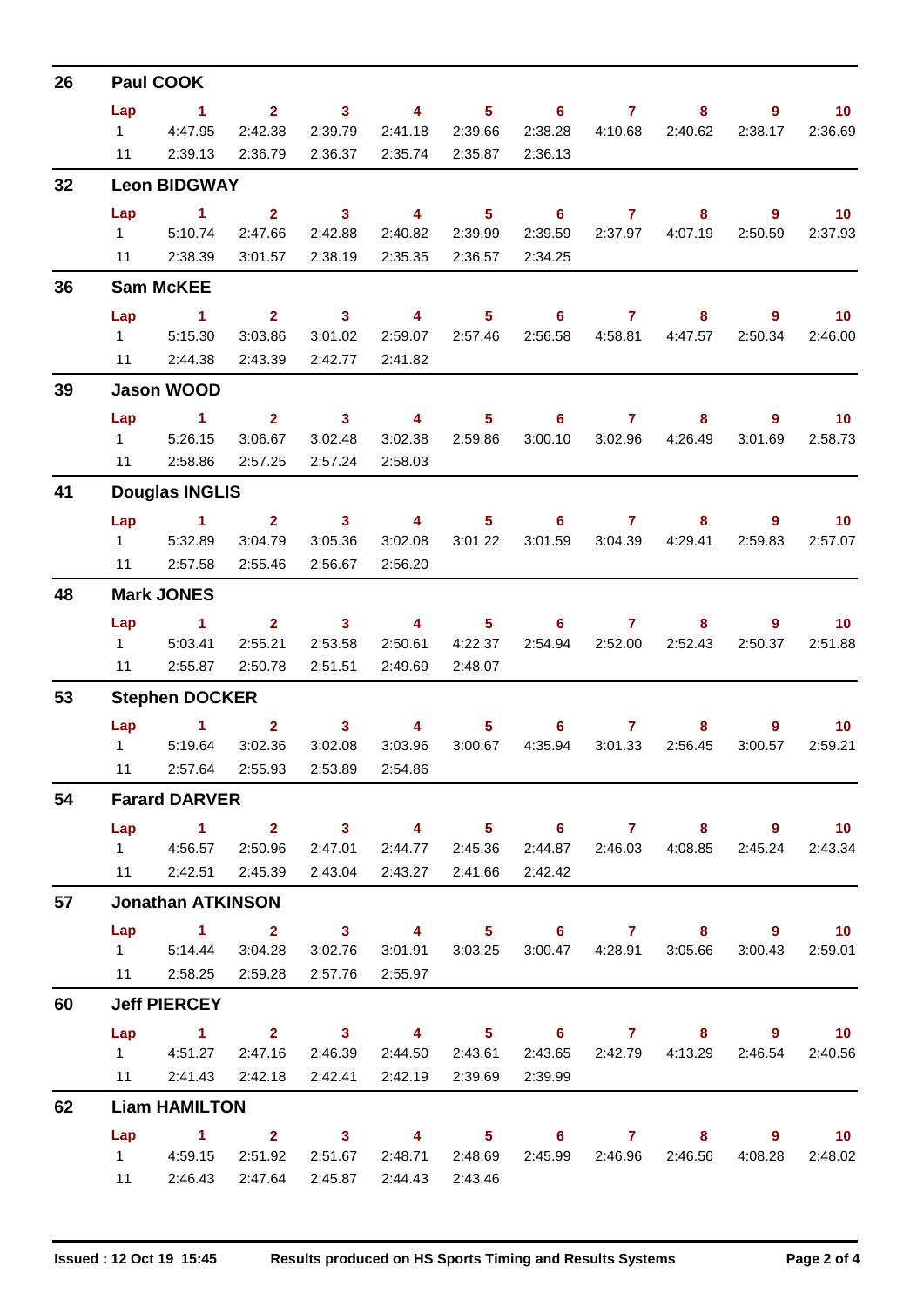| 65  | <b>John LA MASTER</b>  |                                                                           |                 |                                                                                                                                                                                                                                                                                                                                                                                                            |                                               |                         |                                 |                                   |                           |                                                      |                   |  |  |
|-----|------------------------|---------------------------------------------------------------------------|-----------------|------------------------------------------------------------------------------------------------------------------------------------------------------------------------------------------------------------------------------------------------------------------------------------------------------------------------------------------------------------------------------------------------------------|-----------------------------------------------|-------------------------|---------------------------------|-----------------------------------|---------------------------|------------------------------------------------------|-------------------|--|--|
|     | Lap                    | $\sim$ 1                                                                  |                 | $2 \t 3$                                                                                                                                                                                                                                                                                                                                                                                                   | $\sim$ 4 and $\sim$ 4 and $\sim$ 4 and $\sim$ |                         | $5 \t\t 6$                      | $\mathbf{7}$                      | 8                         | 9                                                    | 10 <sup>°</sup>   |  |  |
|     | $1 \quad \Box$         | 4:53.00                                                                   | 2:48.14         | 2:47.94                                                                                                                                                                                                                                                                                                                                                                                                    | 2:46.18                                       | 2:46.90                 | 2:46.83                         |                                   | 6:50.08 2:50.38           | 2:47.91                                              | 2:45.48           |  |  |
|     | 11                     | 2:46.27                                                                   | 2:45.27         | 2:44.19                                                                                                                                                                                                                                                                                                                                                                                                    | 2:44.25 2:47.22                               |                         |                                 |                                   |                           |                                                      |                   |  |  |
| 68  | <b>Richard BAXTER</b>  |                                                                           |                 |                                                                                                                                                                                                                                                                                                                                                                                                            |                                               |                         |                                 |                                   |                           |                                                      |                   |  |  |
|     | Lap                    | $\blacktriangleleft$                                                      | $\mathbf{2}$    | $\sim$ 3                                                                                                                                                                                                                                                                                                                                                                                                   | $\overline{4}$                                | $5 -$                   | 6                               | $\mathbf{7}$                      | 8.                        | 9                                                    | 10 <sub>1</sub>   |  |  |
|     |                        | 1 5:15.18                                                                 | 2:59.65         | 4:07.22                                                                                                                                                                                                                                                                                                                                                                                                    | 2:56.55                                       | 2:56.71                 |                                 | 2:55.22 4:17.00                   | 2:57.87                   | 2:56.66                                              | 2:56.90           |  |  |
|     | 11                     | 2:55.70                                                                   | 2:53.94         | 2:52.97                                                                                                                                                                                                                                                                                                                                                                                                    | 2:53.29                                       |                         |                                 |                                   |                           |                                                      |                   |  |  |
| 74  |                        | <b>Michael PRICE</b>                                                      |                 |                                                                                                                                                                                                                                                                                                                                                                                                            |                                               |                         |                                 |                                   |                           |                                                      |                   |  |  |
|     | Lap                    | $\sim$ 1                                                                  |                 | $2 \t 3 \t 4$                                                                                                                                                                                                                                                                                                                                                                                              |                                               |                         | $5 \t\t 6$                      | $\overline{7}$                    | 8                         | 9                                                    | $\blacksquare$ 10 |  |  |
|     |                        | 1 4:48.14                                                                 | 2:43.03         | 2:41.96                                                                                                                                                                                                                                                                                                                                                                                                    | 2:39.92                                       | 2:39.11                 | 2:39.97                         |                                   | 2:35.73 2:36.49           | 2:36.03                                              | 3:53.16           |  |  |
|     | 11                     | 2:37.45                                                                   | 2:34.02         | 2:33.73                                                                                                                                                                                                                                                                                                                                                                                                    | 2:34.19                                       | 2:35.72                 | 2:32.26                         |                                   |                           |                                                      |                   |  |  |
| 75  |                        | <b>Craig EMMERSON</b>                                                     |                 |                                                                                                                                                                                                                                                                                                                                                                                                            |                                               |                         |                                 |                                   |                           |                                                      |                   |  |  |
|     | Lap                    | $\blacktriangleleft$                                                      | $2^{\circ}$     | $\sim$ 3                                                                                                                                                                                                                                                                                                                                                                                                   | $\overline{\mathbf{4}}$                       | 5 <sub>1</sub>          |                                 | $6 \t 7$                          | 8                         | $9^{\circ}$                                          | 10 <sub>1</sub>   |  |  |
|     |                        | 1 5:34.04                                                                 | 3:03.94         | 3:03.41                                                                                                                                                                                                                                                                                                                                                                                                    | 3:00.49                                       | 3:00.24                 |                                 | 2:59.19 3:01.38                   | 4:47.65                   | 3:01.84                                              | 3:00.28           |  |  |
|     | 11                     | 3:11.37                                                                   | 2:58.19         | 2:58.94                                                                                                                                                                                                                                                                                                                                                                                                    | 2:56.89                                       |                         |                                 |                                   |                           |                                                      |                   |  |  |
| 77  | <b>Chris BIALAN</b>    |                                                                           |                 |                                                                                                                                                                                                                                                                                                                                                                                                            |                                               |                         |                                 |                                   |                           |                                                      |                   |  |  |
|     | Lap                    | $\sim$ 1                                                                  | $2^{\circ}$     |                                                                                                                                                                                                                                                                                                                                                                                                            | $3 \qquad \qquad 4$                           |                         | $5 \t\t 6 \t\t 7$               |                                   | 8                         | 9                                                    | $\sim$ 10         |  |  |
|     |                        | 1 5:08.40                                                                 | 2:45.39         | 2:47.38                                                                                                                                                                                                                                                                                                                                                                                                    | 2:45.05                                       | 2:51.79                 | 2:44.07                         | 2:40.91                           | 2:46.80                   | 2:42.94                                              | 4:04.56           |  |  |
|     | 11                     | 2:44.16                                                                   | 2:40.11         | 2:39.37                                                                                                                                                                                                                                                                                                                                                                                                    | 2:39.05                                       | 2:36.70                 | 2:39.30                         |                                   |                           |                                                      |                   |  |  |
| 78  | <b>James CANFER</b>    |                                                                           |                 |                                                                                                                                                                                                                                                                                                                                                                                                            |                                               |                         |                                 |                                   |                           |                                                      |                   |  |  |
|     | Lap                    | $\sim$ 1                                                                  | $\mathbf{2}$    | $\sim$ 3                                                                                                                                                                                                                                                                                                                                                                                                   | $\overline{\mathbf{4}}$                       | $5 -$                   |                                 | $6 \qquad \qquad 7 \qquad \qquad$ | 8                         | 9                                                    | 10 <sup>°</sup>   |  |  |
|     |                        | 1 5:08.28                                                                 | 3:00.16         | 2:56.60                                                                                                                                                                                                                                                                                                                                                                                                    | 2:54.97                                       | 2:55.37                 |                                 |                                   | 2:50.89  4:15.85  2:55.34 | 2:52.47                                              | 2:52.18           |  |  |
|     | 11                     | 2:53.01                                                                   | 2:55.63         | 2:49.81                                                                                                                                                                                                                                                                                                                                                                                                    | 2:48.59                                       | 2:46.30                 |                                 |                                   |                           |                                                      |                   |  |  |
| 80  |                        | Dan GICK                                                                  |                 |                                                                                                                                                                                                                                                                                                                                                                                                            |                                               |                         |                                 |                                   |                           |                                                      |                   |  |  |
|     |                        | <b>Lap</b><br>$\blacktriangleleft$                                        |                 | $\overline{\mathbf{2}}$ and $\overline{\mathbf{2}}$ and $\overline{\mathbf{2}}$ and $\overline{\mathbf{2}}$ and $\overline{\mathbf{2}}$ and $\overline{\mathbf{2}}$ and $\overline{\mathbf{2}}$ and $\overline{\mathbf{2}}$ and $\overline{\mathbf{2}}$ and $\overline{\mathbf{2}}$ and $\overline{\mathbf{2}}$ and $\overline{\mathbf{2}}$ and $\overline{\mathbf{2}}$ and $\overline{\mathbf{2}}$ a<br>3 | 4                                             | $5 -$                   | 6                               | $\mathbf{7}$                      | 8                         | 9                                                    | 10 <sup>°</sup>   |  |  |
|     | $1 \quad \Box$         | 5:18.95                                                                   | 3:02.73         | 3:01.79                                                                                                                                                                                                                                                                                                                                                                                                    | 3:02.74                                       | 3:01.97                 |                                 | 3:01.36 4:46.23                   | 3:03.18                   | 2:59.04                                              | 2:58.24           |  |  |
|     | 11                     |                                                                           |                 | 2:59.15 2:54.21 2:54.26                                                                                                                                                                                                                                                                                                                                                                                    | 2:55.53                                       |                         |                                 |                                   |                           |                                                      |                   |  |  |
| 91  | <b>Hugh GURNEY</b>     |                                                                           |                 |                                                                                                                                                                                                                                                                                                                                                                                                            |                                               |                         |                                 |                                   |                           |                                                      |                   |  |  |
|     | Lap                    | 1 2 3 4 5 6 7 8 9 10                                                      |                 |                                                                                                                                                                                                                                                                                                                                                                                                            |                                               |                         |                                 |                                   |                           |                                                      |                   |  |  |
|     |                        | 1 5:02.77                                                                 | 2:49.11         |                                                                                                                                                                                                                                                                                                                                                                                                            |                                               | 2:48.91 2:49.44 2:46.13 |                                 |                                   | 2:45.57  2:47.50  2:46.99 | 2:44.59                                              | 2:47.65           |  |  |
|     |                        | 11   3:08.02   2:51.56   2:42.33   2:41.67   2:45.79                      |                 |                                                                                                                                                                                                                                                                                                                                                                                                            |                                               |                         | 2:40.55                         |                                   |                           |                                                      |                   |  |  |
| 130 | <b>Joshua LEAK</b>     |                                                                           |                 |                                                                                                                                                                                                                                                                                                                                                                                                            |                                               |                         |                                 |                                   |                           |                                                      |                   |  |  |
|     | Lap                    | 1 2 3 4 5 6 7 8 9 10                                                      |                 |                                                                                                                                                                                                                                                                                                                                                                                                            |                                               |                         |                                 |                                   |                           |                                                      |                   |  |  |
|     |                        | 1 5:02.09 2:54.41 2:52.88 2:49.02 2:48.87 2:48.74 2:46.01 4:47.12 3:11.77 |                 |                                                                                                                                                                                                                                                                                                                                                                                                            |                                               |                         |                                 |                                   |                           |                                                      | 2:58.67           |  |  |
|     |                        | 11  2:54.51  2:49.37                                                      |                 | 2:47.60                                                                                                                                                                                                                                                                                                                                                                                                    | 3:02.34 2:48.46                               |                         |                                 |                                   |                           |                                                      |                   |  |  |
| 146 | <b>Matthew HOSKINS</b> |                                                                           |                 |                                                                                                                                                                                                                                                                                                                                                                                                            |                                               |                         |                                 |                                   |                           |                                                      |                   |  |  |
|     |                        | Lap 1 2 3 4 5 6 7 8 9 10                                                  |                 |                                                                                                                                                                                                                                                                                                                                                                                                            |                                               |                         |                                 |                                   |                           |                                                      |                   |  |  |
|     |                        | 1 5:12.21 3:00.07                                                         |                 | 2:59.01                                                                                                                                                                                                                                                                                                                                                                                                    | 2:58.90                                       |                         | 2:57.67 2:58.53 4:40.68 3:03.03 |                                   |                           | 2:59.57                                              | 2:58.06           |  |  |
|     |                        | 11 3:01.88 2:58.94                                                        |                 | 2:59.11                                                                                                                                                                                                                                                                                                                                                                                                    | 2:58.66                                       |                         |                                 |                                   |                           |                                                      |                   |  |  |
| 149 | <b>James BROAD</b>     |                                                                           |                 |                                                                                                                                                                                                                                                                                                                                                                                                            |                                               |                         |                                 |                                   |                           |                                                      |                   |  |  |
|     | Lap                    | 1 2 3 4 5 6 7 8 9 10                                                      |                 |                                                                                                                                                                                                                                                                                                                                                                                                            |                                               |                         |                                 |                                   |                           |                                                      |                   |  |  |
|     |                        | 1 5:07.38 3:00.60                                                         |                 | 3:01.29                                                                                                                                                                                                                                                                                                                                                                                                    |                                               |                         |                                 |                                   |                           | 2:55.92  2:57.53  2:55.55  4:39.81  2:56.26  2:53.25 | 2:53.28           |  |  |
|     | 11                     |                                                                           | 2:50.89 2:52.30 | 2:50.97                                                                                                                                                                                                                                                                                                                                                                                                    |                                               | 2:50.91 2:52.49         |                                 |                                   |                           |                                                      |                   |  |  |